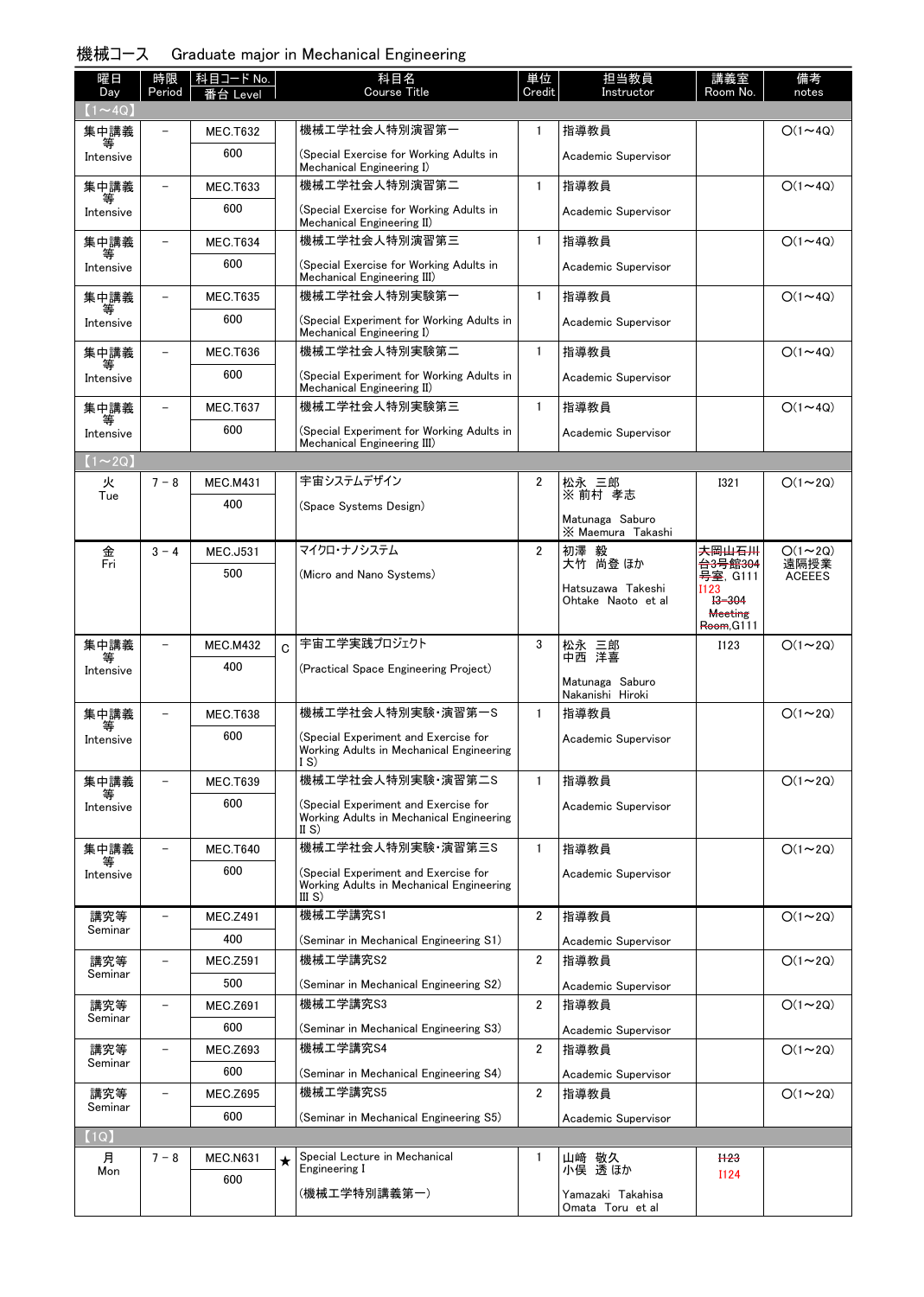| 機械コース<br>Graduate major in Mechanical Engineering |  |  |
|---------------------------------------------------|--|--|
|---------------------------------------------------|--|--|

| 曜日<br>Day         | 時限<br>Period             | │科目コード No.<br>番台 Level |          | 科目名<br>Course Title                              | 単位<br>Credit   | 担当教員<br>Instructor                 | 講義室<br>Room No.                     | 備考<br>notes           |
|-------------------|--------------------------|------------------------|----------|--------------------------------------------------|----------------|------------------------------------|-------------------------------------|-----------------------|
| (1Q)              |                          |                        |          |                                                  |                |                                    |                                     |                       |
| 火<br>Tue          | $5 - 6$                  | <b>ENR.K430</b>        | $\star$  | Advanced course of turbulent flow and<br>control | $\mathbf{1}$   | 店橋 護<br>志村 祐康                      | I3-304号室<br>G111                    | 遠隔講義<br><b>ACEEES</b> |
|                   |                          | 400                    |          | (乱流制御論)                                          |                | Tanahashi Mamoru                   |                                     |                       |
|                   |                          |                        |          |                                                  |                | Shimura Masayasu                   |                                     |                       |
| 火<br>Tue          | $5 - 6$                  | <b>MEC.H531</b>        |          | ロボットの制御系設計                                       | $\mathbf{1}$   | 岡田 昌史                              | S011                                |                       |
|                   |                          | 500                    |          | (Robot Control System Design)                    |                | Okada Masafumi                     |                                     |                       |
| 火<br>Tue          | $7 - 8$                  | <b>MEC.C431</b>        |          | 複合材料力学特論                                         | $\mathbf{1}$   | 轟 童                                | 大岡山石川<br>台3号館304                    | 遠隔授業                  |
|                   |                          | 400                    |          | (Mechanics of Composite Materials)               |                | Todoroki Akira                     | 号室. G111                            |                       |
|                   |                          |                        |          |                                                  |                |                                    | $I3 - 304$<br>Meeting               |                       |
|                   |                          |                        |          |                                                  |                |                                    | Room, G111                          |                       |
| 火<br>Tue          | $7 - 8$                  | <b>MEC.E531</b>        | $^\star$ | Plasma Physics                                   | $\mathbf{1}$   | 長谷川 純                              | G224, S222                          | 遠隔授業<br><b>ACEEES</b> |
|                   |                          | 500                    |          | (プラズマ物理)                                         |                | Hasegawa Jun                       |                                     |                       |
| 木<br>Thu          | $1 - 2$                  | <b>MEC.D431</b>        |          | 振動·音響計測特論                                        | $\mathbf{1}$   | 松村 茂樹                              | 大岡山石川<br>台3号館304                    | 遠隔授業<br><b>ACEEES</b> |
|                   |                          | 400                    |          | (Advanced Sound and Vibration<br>Measurement)    |                | Matsumura Shigeki                  | 号室, G111                            |                       |
|                   |                          |                        |          |                                                  |                |                                    | $13 - 304$<br>Meeting               |                       |
|                   |                          |                        |          |                                                  |                |                                    | Room, G111                          |                       |
| 木<br>Thu          | $3 - 4$                  | <b>MEC.H431</b>        | $\star$  | <b>Advanced Mechanical Elements</b>              | $\mathbf{1}$   | 岩附 信行                              | 1311                                |                       |
|                   |                          | 400                    |          | (先端機械要素)                                         |                | Iwatsuki Nobuvuki                  |                                     |                       |
| 木<br>Thu          | $3 - 4$                  | <b>MEC.C531</b>        | $\star$  | Mechanics of High Temperature Materials          | $\mathbf{1}$   | 阪口 基己                              | <b>大岡山石川</b><br><del>台3号館304</del>  | 遠隔授業                  |
|                   |                          | 500                    |          | (高温材料強度学特論)                                      |                | Sakaguchi Motoki                   | 号室, G224 W241                       |                       |
|                   |                          |                        |          |                                                  |                |                                    | $13 - 304$                          |                       |
|                   |                          |                        |          |                                                  |                |                                    | <b>Meeting</b><br>Room, G224 W241   |                       |
| 木                 | $5 - 6$                  | <b>MEC.F531</b>        | $\star$  | Flying Object Engineering                        | $\mathbf{1}$   | 青木 尊之                              | 夫岡山石川                               | 遠隔授業                  |
| Thu               |                          | 500                    |          | (飛翔体工学)                                          |                | 大島 修造                              | <del>台3号館304</del><br>号室, G111 W631 | <b>ACEEES</b>         |
|                   |                          |                        |          |                                                  |                | Aoki Takayuki<br>Oshima Shuzo      | $13 - 304$                          |                       |
|                   |                          |                        |          |                                                  |                |                                    | <b>Meeting</b><br>Room, G111 W241   |                       |
| 木                 | $7 - 8$                  | <b>MEC.E431</b>        | ★        | Thermodynamics of Nonequilibrium                 | $\mathbf{1}$   | 村上 陽一<br>奥野 喜裕                     | <b>夫岡山石川</b>                        | 遠隔授業                  |
| Thu               |                          | 400                    |          | Systems                                          |                |                                    | <del>台3号館304</del><br>号室, G111 S223 | <b>ACEEES</b>         |
|                   |                          |                        |          | (非平衡系の熱力学)                                       |                | Murakami Yoichi<br>Okuno Yoshihiro | $13 - 304$                          |                       |
|                   |                          |                        |          |                                                  |                |                                    | <b>Meeting</b><br>Room, G111 S223   |                       |
| 木                 | $7 - 8$                  | <b>ENR.K580</b>        | $\star$  | Leading edge energy technology                   | $\mathbf{1}$   | 平井 秀一郎<br>末包 哲也                    | S221                                | <b>ACEEES</b>         |
| Thu               |                          | 500                    |          | (先端エネルギー技術)                                      |                |                                    |                                     |                       |
|                   |                          |                        |          |                                                  |                | Hirai Shuichiro<br>Suekane Tetsuya |                                     |                       |
| 金                 | $7 - 8$                  | <b>MEC.D531</b>        |          | 実験振動モード解析                                        | $\mathbf{1}$   | 大熊 政明                              | 1311                                |                       |
| Fri               |                          | 500                    |          | (Experimental Modal Analysis for                 |                | Okuma Masaaki                      |                                     |                       |
|                   |                          |                        |          | Structural Dynamics)                             |                |                                    |                                     |                       |
| 集中講義<br>等         | $\overline{\phantom{0}}$ | MEC.T631-01            |          | 機械工学指導実践                                         | $\overline{2}$ | 各教員                                |                                     |                       |
| Intensive         |                          | 600                    |          | (Teaching Practice in Mechanical<br>Engineering) |                | Academic Supervisor                |                                     |                       |
| インターン             |                          | MEC.R431-01            |          | オフキャンパスプロジェクトM1c                                 | $\mathbf{1}$   | 指導教員                               |                                     |                       |
| シップ<br>Internship |                          | 400                    |          | (Off-campus Project M1c)                         |                | Academic Supervisor                |                                     |                       |
| インターン             | $\overline{\phantom{m}}$ | MEC.R432-01            |          | オフキャンパスプロジェクトM2c                                 | $\overline{2}$ | 指導教員                               |                                     |                       |
| シップ<br>Internship |                          | 400                    |          | (Off-campus Project M2c)                         |                | Academic Supervisor                |                                     |                       |
| インターン             | $\overline{\phantom{a}}$ | MEC.R433-01            |          | オフキャンパスプロジェクトM3c                                 | 3              | 指導教員                               |                                     |                       |
| シップ<br>Internship |                          | 400                    |          | (Off-campus Project M3c)                         |                | Academic Supervisor                |                                     |                       |
| インターン             | $\equiv$                 | MEC.R434-01            |          | オフキャンパスプロジェクトM4c                                 | 4              | 指導教員                               |                                     |                       |
| シップ<br>Internship |                          | 400                    |          | (Off-campus Project M4c)                         |                | Academic Supervisor                |                                     |                       |
| インターン             | $\overline{\phantom{a}}$ | MEC.S531-01            |          | 海外研究プロジェクトM1c                                    | $\mathbf{1}$   | 指導教員                               |                                     |                       |
| シップ<br>Internship |                          | 500                    |          | (Overseas Research Project M1c)                  |                | Academic Supervisor                |                                     |                       |
| インターン             |                          | MEC.S532-01            |          | 海外研究プロジェクトM2c                                    | $\mathbf{2}$   | 指導教員                               |                                     |                       |
| シップ<br>Internship |                          | 500                    |          | (Overseas Research Project M2c)                  |                | Academic Supervisor                |                                     |                       |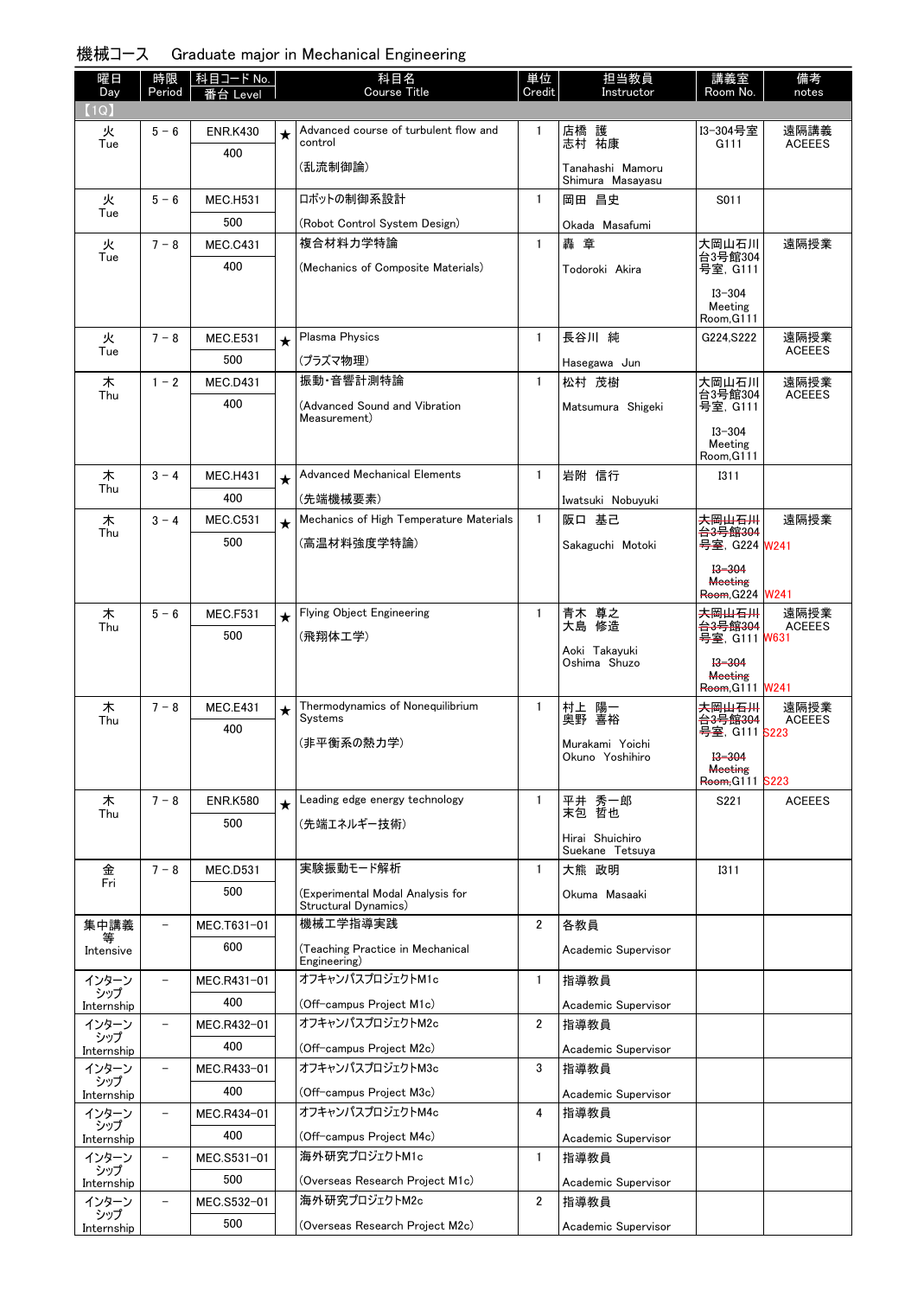|  | 機械コース |  |  |  |  | Graduate major in Mechanical Engineering |
|--|-------|--|--|--|--|------------------------------------------|
|--|-------|--|--|--|--|------------------------------------------|

| 曜日<br>Day           | 時限<br>Period             | <b>科目コード No.</b><br>番台 Level |         | 科目名<br><b>Course Title</b>                | 単位<br>Credit   | 担当教員<br>Instructor                  | 講義室<br>Room No.                | 備考<br>notes   |
|---------------------|--------------------------|------------------------------|---------|-------------------------------------------|----------------|-------------------------------------|--------------------------------|---------------|
| (1Q)                |                          |                              |         |                                           |                |                                     |                                |               |
| インターン               |                          | MEC.S533-01                  |         | 海外研究プロジェクトM3c                             | 3              | 指導教員                                |                                |               |
| シップ<br>Internship   |                          | 500                          |         | (Overseas Research Project M3c)           |                | Academic Supervisor                 |                                |               |
| インターン               | $\overline{\phantom{m}}$ | MEC.S534-01                  |         | 海外研究プロジェクトM4c                             | 4              | 指導教員                                |                                |               |
| シップ<br>Internship   |                          | 500                          |         | (Overseas Research Project M4c)           |                | Academic Supervisor                 |                                |               |
| インターン               | $\qquad \qquad -$        | MEC.R631-01                  |         | オフキャンパスプロジェクトD1c                          | $\mathbf{1}$   | 指導教員                                |                                |               |
| シップ<br>Internship   |                          | 600                          |         | (Off-campus Project D1c)                  |                | Academic Supervisor                 |                                |               |
| インターン               | $\qquad \qquad -$        | MEC.R632-01                  |         | オフキャンパスプロジェクトD2c                          | $\overline{2}$ | 指導教員                                |                                |               |
| シップ<br>Internship   |                          | 600                          |         | (Off-campus Project D2c)                  |                | Academic Supervisor                 |                                |               |
| インターン               | $\overline{\phantom{a}}$ | MEC.R633-01                  |         | オフキャンパスプロジェクトD3c                          | 3              | 指導教員                                |                                |               |
| シップ<br>Internship   |                          | 600                          |         | (Off-campus Project D3c)                  |                | Academic Supervisor                 |                                |               |
| インターン               | $\qquad \qquad -$        | MEC.R634-01                  |         | オフキャンパスプロジェクトD4c                          | 4              | 指導教員                                |                                |               |
| シップ<br>Internship   |                          | 600                          |         | (Off-campus Project D4c)                  |                | Academic Supervisor                 |                                |               |
| インターン               | $\overline{\phantom{0}}$ | MEC.R635-01                  |         | オフキャンパスプロジェクトD5c                          | 5              | 指導教員                                |                                |               |
| シップ                 |                          | 600                          |         | (Off-campus Project D5c)                  |                | Academic Supervisor                 |                                |               |
| Internship<br>インターン | $\overline{\phantom{a}}$ | MEC.R636-01                  |         | オフキャンパスプロジェクトD6c                          | 6              | 指導教員                                |                                |               |
| シップ                 |                          | 600                          |         |                                           |                |                                     |                                |               |
| Internship<br>インターン | $\qquad \qquad -$        |                              |         | (Off-campus Project D6c)<br>海外研究プロジェクトD1c | $\mathbf{1}$   | Academic Supervisor<br>指導教員         |                                |               |
| シップ                 |                          | MEC.S631-01                  |         |                                           |                |                                     |                                |               |
| Internship          |                          | 600                          |         | (Overseas Research Project D1c)           |                | Academic Supervisor                 |                                |               |
| インターン<br>シップ        | $\qquad \qquad -$        | MEC.S632-01                  |         | 海外研究プロジェクトD2c                             | $\overline{2}$ | 指導教員                                |                                |               |
| Internship          |                          | 600                          |         | (Overseas Research Project D2c)           |                | Academic Supervisor                 |                                |               |
| インターン<br>シップ        | $\qquad \qquad -$        | MEC.S633-01                  |         | 海外研究プロジェクトD3c                             | 3              | 指導教員                                |                                |               |
| Internship          |                          | 600                          |         | (Overseas Research Project D3c)           |                | Academic Supervisor                 |                                |               |
| インターン<br>シップ        | $\overline{\phantom{0}}$ | MEC.S634-01                  |         | 海外研究プロジェクトD4c                             | 4              | 指導教員                                |                                |               |
| Internship          |                          | 600                          |         | (Overseas Research Project D4c)           |                | Academic Supervisor                 |                                |               |
| インターン<br>シップ        | $\overline{\phantom{a}}$ | MEC.S635-01                  |         | 海外研究プロジェクトD5c                             | 5              | 指導教員                                |                                |               |
| Internship          |                          | 600                          |         | (Overseas Research Project D5c)           |                | Academic Supervisor                 |                                |               |
| インターン<br>シップ        | $\qquad \qquad -$        | MEC.S636-01                  |         | 海外研究プロジェクトD6c                             | 6              | 指導教員                                |                                |               |
| Internship          |                          | 600                          |         | (Overseas Research Project D6c)           |                | Academic Supervisor                 |                                |               |
| (2Q)                |                          |                              |         |                                           |                |                                     |                                |               |
| 月<br>Mon            | $3 - 4$                  | <b>MEC.C432</b>              | ★       | <b>Structural Integrity Assessment</b>    | $\mathbf{1}$   | 水谷 義弘                               | S621                           | <b>ACEEES</b> |
|                     |                          | 400                          |         | (構造健全性評価学特論)                              |                | Mizutani Yoshihiro                  |                                |               |
| 月<br>Mon            | $5 - 8$                  | <b>MEC.H432</b>              |         | マルチボディシステム                                | $\overline{2}$ | 大熊 政明<br>古谷 寛                       | S621<br>S422                   | □             |
|                     |                          | 400                          |         | (Multibody Systems)                       |                | Okuma Masaaki                       |                                |               |
|                     |                          |                              |         |                                           |                | Furuya Hiroshi                      |                                |               |
| 月                   | $7 - 8$                  | <b>MEC.N632</b>              | $\star$ | Special Lecture in Mechanical             | $\mathbf{1}$   | 長崎 孝夫                               | S515                           |               |
| Mon                 |                          | 600                          |         | Engineering II                            |                | 堀江 三喜男 ほか                           |                                |               |
|                     |                          |                              |         | (機械工学特別講義第二)                              |                | Nagasaki Takao<br>Horie Mikio et al |                                |               |
| 火                   | $5 - 6$                  | MEC.D532                     | $\star$ | <b>Silent Engineering</b>                 | $\mathbf{1}$   | 岩附 信行<br><b>I123</b>                | <b>大岡山石川</b>                   | 遠隔授業          |
| Tue                 |                          | 500                          |         | (静粛工学)                                    |                | Iwatsuki Nobuyuki                   | <del>台3号館304</del><br>号室, G111 |               |
|                     |                          |                              |         |                                           |                |                                     | $13 - 304$                     |               |
|                     |                          |                              |         |                                           |                |                                     | <b>Meeting</b>                 |               |
|                     |                          |                              |         | ロータダイナミクス                                 |                |                                     | Room, G111                     |               |
| 水<br>Wed            | $1 - 2$                  | <b>MEC.D432</b>              |         |                                           | $\mathbf{1}$   | 高原 弘樹                               | S621                           |               |
|                     |                          | 400                          |         | (Rotor Dynamics)                          |                | Takahara Hiroki                     |                                |               |
| 木<br>Thu            | $3 - 4$                  | <b>MEC.G431</b>              |         | 機械加工学                                     | $\mathbf{1}$   | 吉岡 勇人<br>平田 敦<br>W531               | 大岡山石川<br><del>台3号館304</del>    | 遠隔授業          |
|                     |                          | 400                          |         | (Mechanical Processing)                   |                | Yoshioka Hayato                     | 号室, G4-<br>2F-大会議              |               |
|                     |                          |                              |         |                                           |                | Hirata Atsushi                      | 室                              |               |
|                     |                          |                              |         |                                           |                |                                     | $13 - 304$                     |               |
|                     |                          |                              |         |                                           |                |                                     | <b>Meeting</b><br>Room, G4-    |               |
|                     |                          |                              |         |                                           |                |                                     | 2F-Theater                     |               |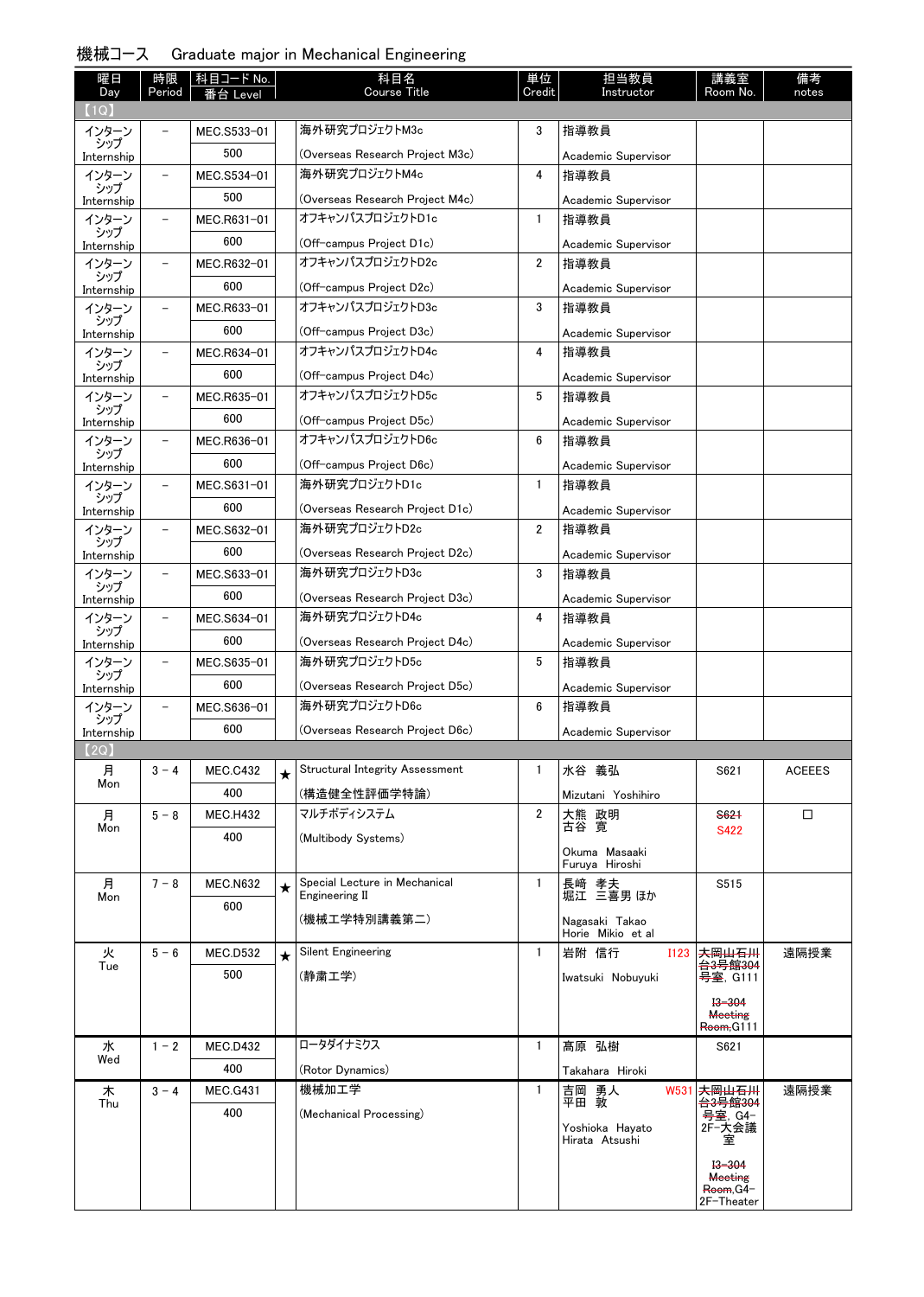## 機械コース Graduate major in Mechanical Engineering

| 曜日                | 時限                       | コード No.<br>枓目   |         | 科目名                                              | 単位             | 担当教員                               | 講義室                                    | 備考            |
|-------------------|--------------------------|-----------------|---------|--------------------------------------------------|----------------|------------------------------------|----------------------------------------|---------------|
| Day               | Period                   | evel            |         | Course Title                                     | Credit         | Instructor                         | Room No.                               | notes         |
| 【2Q】<br>木         | $5 - 6$                  | <b>MEC.F431</b> |         | Computational Thermo-Fluid Dynamics              | $\mathbf{1}$   | W241<br>堀内潔                        | * <del>周山石川</del>                      | 遠隔授業          |
| Thu               |                          | 400             | $\star$ |                                                  |                | 肖 鋒                                | <b>台3号館304</b>                         | <b>ACEEES</b> |
|                   |                          |                 |         | (計算熱流体力学)                                        |                | Horiuti Kiyosi                     | <del>号室</del> , G111                   |               |
|                   |                          |                 |         |                                                  |                | Xiao Feng                          | $13 - 304$<br><b>Meeting</b>           |               |
|                   |                          |                 |         |                                                  |                |                                    | Room, G111                             |               |
| 木<br>Thu          | $5 - 6$                  | <b>MEC.H532</b> |         | ロボット総合論                                          | $\mathbf{1}$   | 武田 行生                              | S622                                   |               |
|                   |                          | 500             |         | (Kinematic Analysis and Synthesis of<br>Robots)  |                | Takeda Yukio                       |                                        |               |
| 木                 | $7 - 8$                  | <b>MEC.F532</b> |         | 希薄気体力学                                           | $\mathbf{1}$   | 井上 剛良<br>岡村 哲至                     | W241 夫 <del>岡山石川</del>                 | 遠隔授業          |
| Thu               |                          | 500             |         | (Rarefied Gas Dynamics)                          |                |                                    | <b>台3号館304</b><br><del>号室</del> , G111 | <b>ACEEES</b> |
|                   |                          |                 |         |                                                  |                | Inoue Takayoshi<br>Okamura Tetsuji | $13 - 304$                             |               |
|                   |                          |                 |         |                                                  |                |                                    | <b>Meeting</b>                         |               |
| 金                 | $5 - 6$                  | <b>MEC.G532</b> |         | タグチメソッド                                          | $\mathbf{1}$   | ※ 細川 哲夫                            | Room, G111<br>S422                     |               |
| Fri               |                          | 500             |         | (Taguchi Method)                                 |                |                                    |                                        |               |
| 集中講義              |                          | MEC.T631-02     |         | 機械工学指導実践                                         | $\overline{2}$ | X Hosokawa Tetsuo<br>各教員           |                                        |               |
|                   |                          | 600             |         |                                                  |                |                                    |                                        |               |
| Intensive         |                          |                 |         | (Teaching Practice in Mechanical<br>Engineering) |                | Academic Supervisor                |                                        |               |
| インターン             |                          | MEC.R431-02     |         | オフキャンパスプロジェクトM1c                                 | $\mathbf{1}$   | 指導教員                               |                                        |               |
| シップ<br>Internship |                          | 400             |         | (Off-campus Project M1c)                         |                | Academic Supervisor                |                                        |               |
| インターン             | $\overline{\phantom{0}}$ | MEC.R432-02     |         | オフキャンパスプロジェクトM2c                                 | $\overline{2}$ | 指導教員                               |                                        |               |
| シップ<br>Internship |                          | 400             |         | (Off-campus Project M2c)                         |                | Academic Supervisor                |                                        |               |
| インターン             | $\qquad \qquad -$        | MEC.R433-02     |         | オフキャンパスプロジェクトM3c                                 | 3              | 指導教員                               |                                        |               |
| シップ<br>Internship |                          | 400             |         | (Off-campus Project M3c)                         |                | Academic Supervisor                |                                        |               |
| インターン             | $\overline{\phantom{0}}$ | MEC.R434-02     |         | オフキャンパスプロジェクトM4c                                 | 4              | 指導教員                               |                                        |               |
| シップ<br>Internship |                          | 400             |         | (Off-campus Project M4c)                         |                | Academic Supervisor                |                                        |               |
| インターン             | -                        | MEC.S531-02     |         | 海外研究プロジェクトM1c                                    | $\mathbf{1}$   | 指導教員                               |                                        |               |
| シップ<br>Internship |                          | 500             |         | (Overseas Research Project M1c)                  |                | Academic Supervisor                |                                        |               |
| インターン             | -                        | MEC.S532-02     |         | 海外研究プロジェクトM2c                                    | $\overline{2}$ | 指導教員                               |                                        |               |
| シップ<br>Internship |                          | 500             |         | (Overseas Research Project M2c)                  |                | Academic Supervisor                |                                        |               |
| インターン             | $\qquad \qquad -$        | MEC.S533-02     |         | 海外研究プロジェクトM3c                                    | 3              | 指導教員                               |                                        |               |
| シップ<br>Internship |                          | 500             |         | (Overseas Research Project M3c)                  |                | Academic Supervisor                |                                        |               |
| インターン             | $\overline{\phantom{0}}$ | MEC.S534-02     |         | 海外研究プロジェクトM4c                                    | 4              | 指導教員                               |                                        |               |
| シップ<br>Internship |                          | 500             |         | (Overseas Research Project M4c)                  |                | Academic Supervisor                |                                        |               |
| インターン             | $\qquad \qquad -$        | MEC.R631-02     |         | オフキャンパスプロジェクトD1c                                 | $\mathbf{1}$   | 指導教員                               |                                        |               |
| シップ<br>Internship |                          | 600             |         | (Off-campus Project D1c)                         |                | Academic Supervisor                |                                        |               |
| インターン             | $\qquad \qquad -$        | MEC.R632-02     |         | オフキャンパスプロジェクトD2c                                 | $\overline{2}$ | 指導教員                               |                                        |               |
| シップ<br>Internship |                          | 600             |         | (Off-campus Project D2c)                         |                | Academic Supervisor                |                                        |               |
| インターン             | -                        | MEC.R633-02     |         | オフキャンパスプロジェクトD3c                                 | 3              | 指導教員                               |                                        |               |
| シップ<br>Internship |                          | 600             |         | (Off-campus Project D3c)                         |                | Academic Supervisor                |                                        |               |
| インターン             | $\qquad \qquad -$        | MEC.R634-02     |         | オフキャンパスプロジェクトD4c                                 | 4              | 指導教員                               |                                        |               |
| シップ<br>Internship |                          | 600             |         | (Off-campus Project D4c)                         |                | Academic Supervisor                |                                        |               |
| インターン             | $\qquad \qquad -$        | MEC.R635-02     |         | オフキャンパスプロジェクトD5c                                 | 5              | 指導教員                               |                                        |               |
| シップ<br>Internship |                          | 600             |         | (Off-campus Project D5c)                         |                | Academic Supervisor                |                                        |               |
| インターン             | $\qquad \qquad -$        | MEC.R636-02     |         | オフキャンパスプロジェクトD6c                                 | 6              | 指導教員                               |                                        |               |
| シップ<br>Internship |                          | 600             |         | (Off-campus Project D6c)                         |                | Academic Supervisor                |                                        |               |
| インターン             | $\qquad \qquad -$        | MEC.S631-02     |         | 海外研究プロジェクトD1c                                    | $\mathbf{1}$   | 指導教員                               |                                        |               |
| シップ<br>Internship |                          | 600             |         | (Overseas Research Project D1c)                  |                | Academic Supervisor                |                                        |               |
| インターン             | $\qquad \qquad -$        | MEC.S632-02     |         | 海外研究プロジェクトD2c                                    | $\overline{2}$ | 指導教員                               |                                        |               |
| シップ<br>Internship |                          | 600             |         | (Overseas Research Project D2c)                  |                | Academic Supervisor                |                                        |               |
| インターン             | -                        | MEC.S633-02     |         | 海外研究プロジェクトD3c                                    | 3              | 指導教員                               |                                        |               |
| シップ<br>Internship |                          | 600             |         | (Overseas Research Project D3c)                  |                | Academic Supervisor                |                                        |               |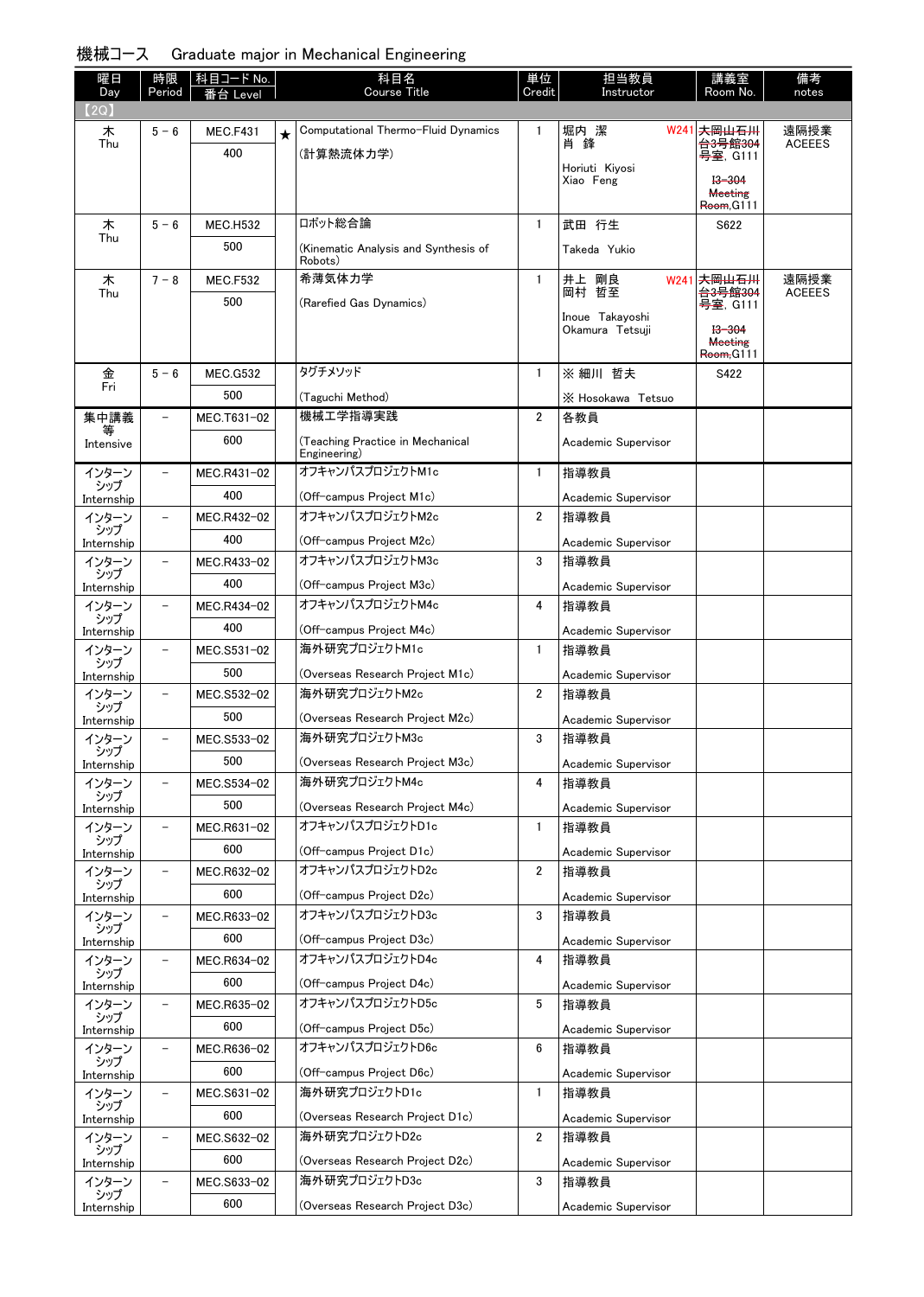機械コース Graduate major in Mechanical Engineering

| 曜日<br><b>Day</b>        | 時限<br>Period             | │科目コード No. │<br>番台 Level | 科目名<br><b>Course Title</b>      | 単位<br>Credit | 担当教員<br>Instructor  | 講義室<br>Room No. | 備考<br>notes |
|-------------------------|--------------------------|--------------------------|---------------------------------|--------------|---------------------|-----------------|-------------|
| [2Q]                    |                          |                          |                                 |              |                     |                 |             |
| インターン<br>・シップ           | -                        | MEC.S634-02              | 海外研究プロジェクトD4c                   | 4            | 指導教員                |                 |             |
| Internship              |                          | 600                      | (Overseas Research Project D4c) |              | Academic Supervisor |                 |             |
| インターン                   | $\overline{\phantom{0}}$ | MEC.S635-02              | 海外研究プロジェクトD5c                   | 5            | 指導教員                |                 |             |
| 5.97<br>Internship      |                          | 600                      | (Overseas Research Project D5c) |              | Academic Supervisor |                 |             |
| インターン                   | $\qquad \qquad -$        | MEC.S636-02              | 海外研究プロジェクトD6c                   | 6            | 指導教員                |                 |             |
| م<br>موسر<br>Internship |                          | 600                      | (Overseas Research Project D6c) |              | Academic Supervisor |                 |             |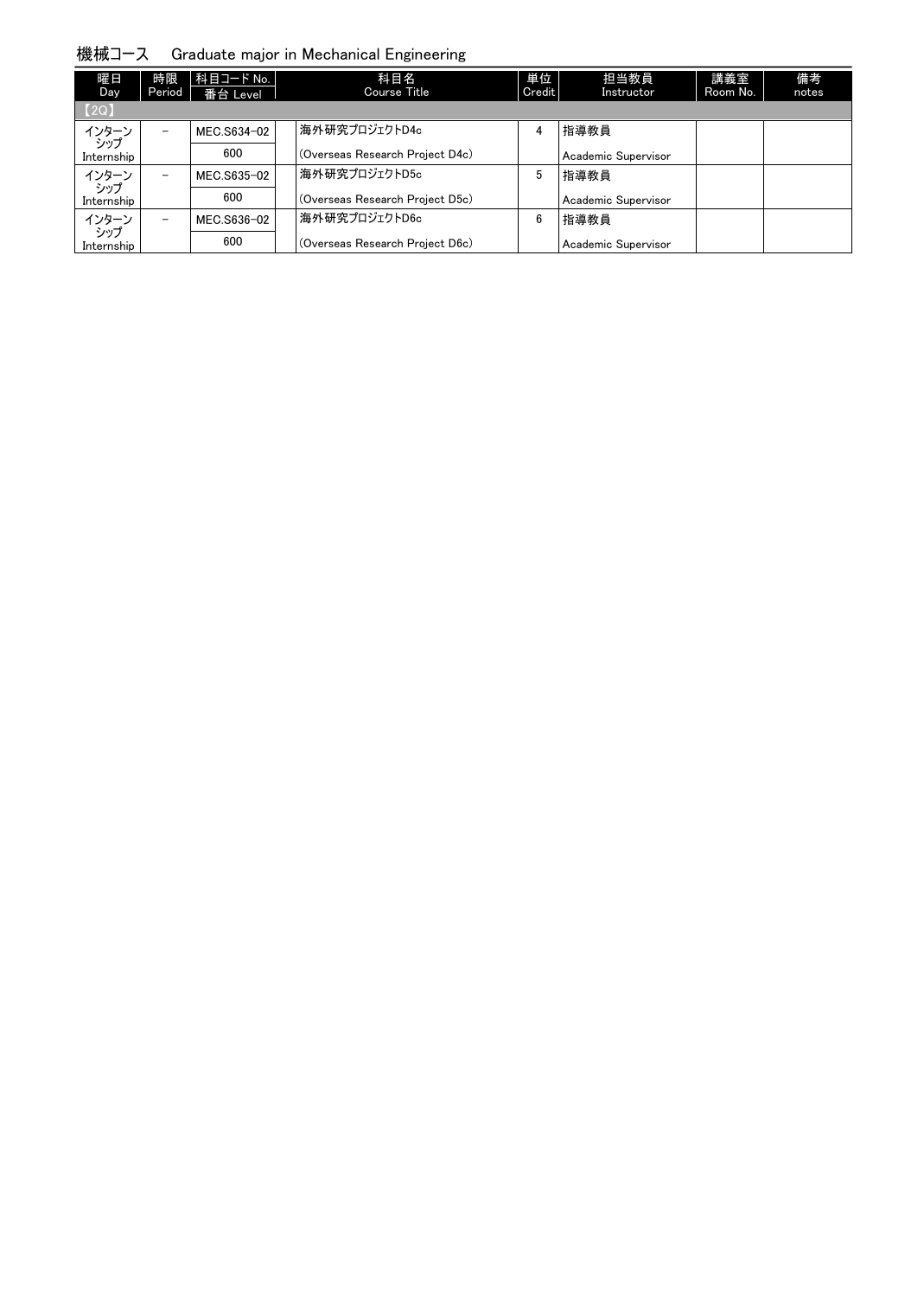## システム制御コース Graduate major in Systems and Control Engineering

| 曜日<br>Day         | 時限<br>Period | 科目コード No.       |          | 科目名<br><b>Course Title</b>                         | 単位<br>Credit   | 担当教員<br>Instructor                       | 講義室<br>Room No. | 備考<br>notes   |
|-------------------|--------------|-----------------|----------|----------------------------------------------------|----------------|------------------------------------------|-----------------|---------------|
| $(1\sim2Q)$       |              | 番台 Level        |          |                                                    |                |                                          |                 |               |
| インターン             |              | <b>SCE.Z403</b> | $^\star$ | International Dispatch Project B                   | 3              | 指導教員                                     |                 | $O(1\sim 2Q)$ |
| シップ<br>Internship |              | 400             |          | (国際派遣プロジェクトB)                                      |                | Academic Supervisor                      |                 |               |
| 講究等               |              | <b>SCE.Z491</b> |          | システム制御講究S1                                         | $\overline{2}$ | 指導教員                                     |                 | $O(1\sim 2Q)$ |
| Seminar           |              | 400             |          | (Seminar in Systems and Control<br>Engineering S1) |                | Academic Supervisor                      |                 |               |
| 講究等               |              | <b>SCE.Z591</b> |          | システム制御講究S2                                         | $\overline{2}$ | 指導教員                                     |                 | $O(1\sim 2Q)$ |
| Seminar           |              | 500             |          | (Seminar in Systems and Control<br>Engineering S2) |                | Academic Supervisor                      |                 |               |
| 講究等               |              | <b>SCE.Z691</b> |          | システム制御講究S3                                         | $\overline{2}$ | 指導教員                                     |                 | $O(1\sim 2Q)$ |
| Seminar           |              | 600             |          | (Seminar in Systems and Control<br>Engineering S3) |                | Academic Supervisor                      |                 |               |
| 講究等               |              | <b>SCE.Z693</b> |          | システム制御講究S4                                         | $\overline{2}$ | 指導教員                                     |                 | $O(1\sim 2Q)$ |
| Seminar           |              | 600             |          | (Seminar in Systems and Control<br>Engineering S4) |                | Academic Supervisor                      |                 |               |
| 講究等               |              | <b>SCE.Z695</b> |          | システム制御講究S5                                         | $\overline{2}$ | 指導教員                                     |                 | $O(1\sim 2Q)$ |
| Seminar           |              | 600             |          | (Seminar in Systems and Control                    |                | Academic Supervisor                      |                 |               |
| (1Q)              |              |                 |          | Engineering S5)                                    |                |                                          |                 |               |
| 月                 | $3 - 4$      | <b>SCE.A503</b> | $^\star$ | Planning Algorithm                                 | 1              | 倉林 大輔                                    | <b>S422</b>     |               |
| Mon               |              | 500             |          | (計画アルゴリズム)                                         |                | Kurabayashi Daisuke                      | S513            |               |
| 月                 | $5 - 6$      | <b>SCE.A402</b> |          | オブジェクト指向分析設計                                       | $\mathbf{1}$   | 天谷 賢治<br>中島 求ほか                          | W833            |               |
| Mon               |              | 400             |          | (Object Oriented Analysis and Design)              |                |                                          |                 |               |
|                   |              |                 |          |                                                    |                | Amaya Kenji<br>Nakashima Motomu et<br>al |                 |               |
| 火                 | $3 - 4$      | <b>SCE.C402</b> | $\star$  | Robust Control                                     | $\mathbf{1}$   | 藤田 政之                                    | S423            |               |
| Tue               |              | 400             |          | (ロバスト制御)                                           |                | Fujita Masayuki                          |                 |               |
| 火                 | $5 - 6$      | <b>SCE.I401</b> | $\star$  | Advanced Course of Measurement and                 | $\mathbf{1}$   | 原 精一郎                                    | W321            |               |
| Tue               |              | 400             |          | Signal Processing                                  |                | Hara Seiichiro                           |                 |               |
| 木                 | $3 - 4$      | <b>SCE.S401</b> |          | (計測信号処理特論)<br>実システム設計論1                            | $\mathbf{1}$   |                                          | S223            |               |
| Thu               |              | 400             |          | (Practical System Design1)                         |                | 天谷 賢治<br>井村 順一 ほか                        |                 |               |
|                   |              |                 |          |                                                    |                | Amaya Kenji<br>Imura Jun-Ichi et al      |                 |               |
| 金                 | $5 - 6$      | <b>SCE.A401</b> | $\star$  | <b>Stochastic Systems</b>                          | $\mathbf{1}$   | 木村 康治                                    | W934            |               |
| Fri               |              | 400             |          | (確率システム)                                           |                | Kimura Koji                              |                 |               |
| 金                 | $7 - 8$      | <b>SCE.C532</b> | $\star$  | Nonlinear Control: Geometric Approach              | $\mathbf{1}$   | 三平 満司                                    | S422            |               |
| Fri               |              | 500             |          | (幾何学的非線形制御)                                        |                | Sampei Mitsuji                           |                 |               |
| インターン             |              | SCE.Z510-01     |          | 修士インターンシップ (システム制御)A1【1】                           | $\overline{2}$ | 指導教員                                     |                 |               |
| シップ<br>Internship |              | 500             |          | (MC Internship (Systems & Control)<br>A1[1]        |                | Academic Supervisor                      |                 |               |
| インターン             |              | SCE.Z511-01     |          | 修士インターンシップ (システム制御)A2【1】                           | $\overline{2}$ | 指導教員                                     |                 |               |
| シップ<br>Internship |              | 500             |          | (MC Internship (Systems & Control)<br>A2[1]        |                | Academic Supervisor                      |                 |               |
| インターン             |              | SCE.Z512-01     |          | 修士インターンシップ (システム制御)B1【1】                           | 1              | 指導教員                                     |                 |               |
| シップ<br>Internship |              | 500             |          | (MC Internship (Systems & Control)<br>B1【1】        |                | Academic Supervisor                      |                 |               |
| インターン             |              | SCE.Z513-01     |          | 修士インターンシップ (システム制御)B2【1】                           | $\mathbf{1}$   | 指導教員                                     |                 |               |
| シップ<br>Internship |              | 500             |          | (MC Internship (Systems & Control)<br>B2(1)        |                | Academic Supervisor                      |                 |               |
| インターン<br>シップ      |              | SCE.Z610-01     |          | 博士インターンシップ (システム制御)A1【1】                           | $\overline{2}$ | 指導教員                                     |                 |               |
| Internship        |              | 600             |          | (DC Internship (Systems & Control)<br>A1[1]        |                | Academic Supervisor                      |                 |               |
| インターン<br>シップ      |              | SCE.Z611-01     |          | 博士インターンシップ (システム制御)A2【1】                           | $\overline{2}$ | 指導教員                                     |                 |               |
| Internship        |              | 600             |          | (DC Internship (Systems & Control)<br>A2[1]        |                | Academic Supervisor                      |                 |               |
| インターン<br>シップ      |              | SCE.Z612-01     |          | 博士インターンシップ (システム制御)B1【1】                           | $\mathbf{1}$   | 指導教員                                     |                 |               |
| Internship        |              | 600             |          | (DC Internship (Systems & Control)<br>B1[1]        |                | Academic Supervisor                      |                 |               |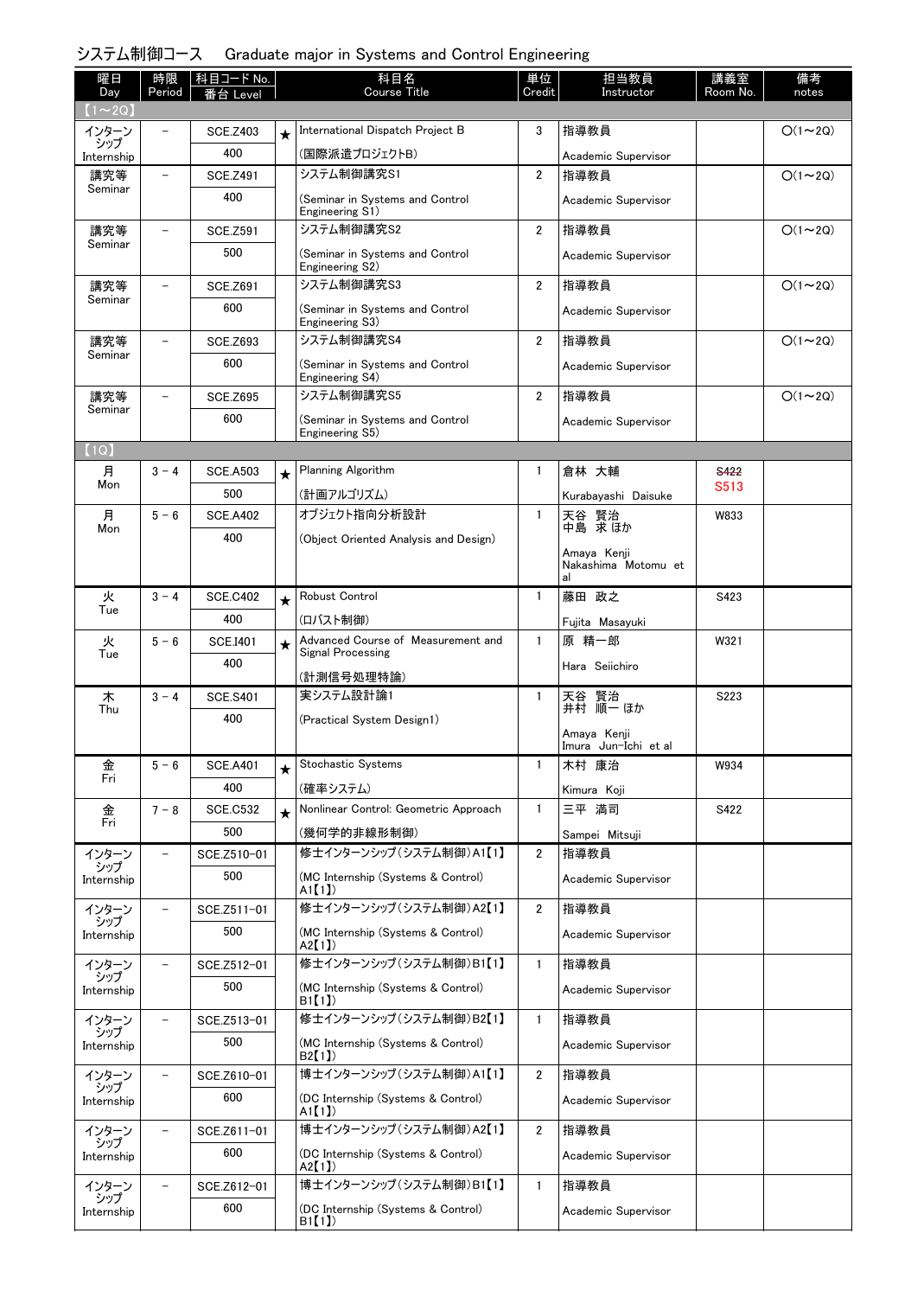## システム制御コース Graduate major in Systems and Control Engineering

| 曜日                | 時限                       | │科目コード No.         |         | 科目名                                                           | 単位             | 担当教員                                             | 講義室                    | 備考    |
|-------------------|--------------------------|--------------------|---------|---------------------------------------------------------------|----------------|--------------------------------------------------|------------------------|-------|
| Day<br>(1Q)       | Period                   | を合 Level           |         | <b>Course Title</b>                                           | Credit         | Instructor                                       | Room No.               | notes |
| インターン             |                          | SCE.Z613-01        |         | 博士インターンシップ (システム制御)B2【1】                                      | $\mathbf{1}$   | 指導教員                                             |                        |       |
| シップ<br>Internship |                          | 600                |         | (DC Internship (Systems & Control)                            |                | Academic Supervisor                              |                        |       |
|                   |                          |                    |         | B2[1])                                                        |                |                                                  |                        |       |
| 講究等<br>Seminar    | $\overline{\phantom{m}}$ | SCE.Z681-01        |         | 研究プロセスA1                                                      | $\overline{2}$ | 指導教員                                             |                        |       |
|                   |                          | 600                |         | (Research Process A1)                                         |                | Academic Supervisor                              |                        |       |
| 講究等<br>Seminar    | $\overline{\phantom{0}}$ | SCE.Z682-01        |         | 研究プロセスA2                                                      | $\overline{2}$ | 指導教員                                             |                        |       |
|                   |                          | 600<br>SCE.Z683-01 |         | (Research Process A2)<br>研究プロセスA3                             | $\overline{2}$ | Academic Supervisor                              |                        |       |
| 講究等<br>Seminar    | $\overline{\phantom{a}}$ |                    |         |                                                               |                | 指導教員                                             |                        |       |
|                   | $\overline{\phantom{a}}$ | 600                |         | (Research Process A3)<br>研究プロセスB1                             |                | Academic Supervisor                              |                        |       |
| 講究等<br>Seminar    |                          | SCE.Z684-01<br>600 |         |                                                               | 1              | 指導教員                                             |                        |       |
|                   | ÷                        |                    |         | (Research Process B1)<br>研究プロセスB2                             | $\mathbf{1}$   | Academic Supervisor                              |                        |       |
| 講究等<br>Seminar    |                          | SCE.Z685-01        |         |                                                               |                | 指導教員                                             |                        |       |
|                   | $\overline{\phantom{0}}$ | 600                |         | (Research Process B2)<br>研究プロセスB3                             | $\mathbf{1}$   | Academic Supervisor                              |                        |       |
| 講究等<br>Seminar    |                          | SCE.Z686-01        |         |                                                               |                | 指導教員                                             |                        |       |
|                   | $\overline{\phantom{0}}$ | 600                |         | (Research Process B3)<br>研究プロセスB4                             |                | Academic Supervisor                              |                        |       |
| 講究等<br>Seminar    |                          | SCE.Z687-01        |         |                                                               | $\mathbf{1}$   | 指導教員                                             |                        |       |
|                   | $\overline{\phantom{a}}$ | 600<br>SCE.Z688-01 |         | (Research Process B4)<br>研究プロセスB5                             | $\mathbf{1}$   | Academic Supervisor                              |                        |       |
| 講究等<br>Seminar    |                          |                    |         |                                                               |                | 指導教員                                             |                        |       |
|                   |                          | 600                |         | (Research Process B5)<br>研究プロセスB6                             | $\mathbf{1}$   | Academic Supervisor                              |                        |       |
| 講究等<br>Seminar    | $\overline{\phantom{0}}$ | SCE.Z689-01        |         |                                                               |                | 指導教員                                             |                        |       |
| (2Q)              |                          | 600                |         | (Research Process B6)                                         |                | Academic Supervisor                              |                        |       |
| 月                 | $3 - 4$                  | <b>SCE.M402</b>    | $\star$ | Modeling of Bio-Systems I                                     | 1              |                                                  | W934                   |       |
| Mon               |                          | 400                |         | (生体システムモデリング I)                                               |                | 中島 求<br>倉林 大輔ほか                                  |                        |       |
|                   |                          |                    |         |                                                               |                | Nakashima Motomu<br>Kurabayashi Daisuke et<br>al |                        |       |
| 月                 | $5 - 6$                  | <b>SCE.A403</b>    |         | プログラミング演習                                                     | $\mathbf{1}$   | ※ 小野寺 栄吉                                         | 南4号館情                  |       |
| Mon               |                          | 400                |         | (Programming Workshop)                                        |                | X Onodera Eikichi                                | 報ネットワー<br>ク演習室第        |       |
|                   |                          |                    |         |                                                               |                |                                                  | 2                      |       |
|                   |                          |                    |         |                                                               |                |                                                  | S4 3F                  |       |
|                   |                          |                    |         |                                                               |                |                                                  | information<br>network |       |
|                   |                          |                    |         |                                                               |                |                                                  | room2                  |       |
| 火<br>Tue          | $3 - 4$                  | <b>SCE.I431</b>    |         | 計算機支援システム                                                     | 1              | 笹島 和幸                                            | W834                   |       |
|                   |                          | 400                |         | (Computer Aided Systems -The Data<br>Embedding and Coupling-) |                | Sasajima Kazuyuki                                |                        |       |
| 火                 | $7 - 8$                  | <b>SCE.M401</b>    | $\star$ | Numerical Analysis of Heat Transfer and                       | $\mathbf{1}$   | 小酒 英範                                            | S422                   |       |
| Tue               |                          | 400                |         | <b>Fluid Flow</b>                                             |                | Kosaka Hidenori                                  |                        |       |
|                   |                          |                    |         | (熱流体モデリング)                                                    |                |                                                  |                        |       |
| 金<br>Fri          | $3 - 4$                  | <b>SCE.A504</b>    | $\star$ | Advanced Course of Computational<br>Mechanics                 | $\mathbf{1}$   | 天谷 賢治<br>宮崎 祐介                                   | W834                   |       |
|                   |                          | 500                |         | (計算力学特論)                                                      |                | Amaya Kenji                                      |                        |       |
|                   |                          |                    |         |                                                               |                | Miyazaki Yusuke                                  |                        |       |
| 金<br>Fri          | $5 - 6$                  | <b>SCE.I402</b>    |         | 計測システム特論                                                      | $\mathbf{1}$   | 大山 真司                                            | S423                   |       |
|                   |                          | 400                |         | (Advanced Course of Sensing System<br>Theory)                 |                | Ohyama Shinji                                    |                        |       |
| 金                 | $7 - 8$                  | <b>SCE.A505</b>    | $\star$ | Inverse Problems and Data Assimilation                        | $\mathbf{1}$   | 天谷 賢治                                            | W833                   |       |
| Fri               |                          | 500                |         | (逆問題とデータ同化)                                                   |                | Amaya Kenji                                      |                        |       |
| インターン             | $\qquad \qquad -$        | SCE.Z510-02        |         | 修士インターンシップ (システム制御)A1【2】                                      | $\overline{2}$ | 指導教員                                             |                        |       |
| シップ<br>Internship |                          | 500                |         | (MC Internship (Systems & Control)                            |                | Academic Supervisor                              |                        |       |
|                   |                          |                    |         | A1[2]                                                         |                |                                                  |                        |       |
| インターン<br>シップ      | $\qquad \qquad -$        | SCE.Z511-02        |         | 修士インターンシップ (システム制御)A2【2】                                      | $\overline{2}$ | 指導教員                                             |                        |       |
| Internship        |                          | 500                |         | (MC Internship (Systems & Control)<br>A2[2]                   |                | Academic Supervisor                              |                        |       |
| インターン             |                          | SCE.Z512-02        |         | 修士インターンシップ (システム制御)B1【2】                                      | $\mathbf{1}$   | 指導教員                                             |                        |       |
| シップ<br>Internship |                          | 500                |         | (MC Internship (Systems & Control)                            |                | Academic Supervisor                              |                        |       |
|                   |                          |                    |         | B1(2)                                                         |                |                                                  |                        |       |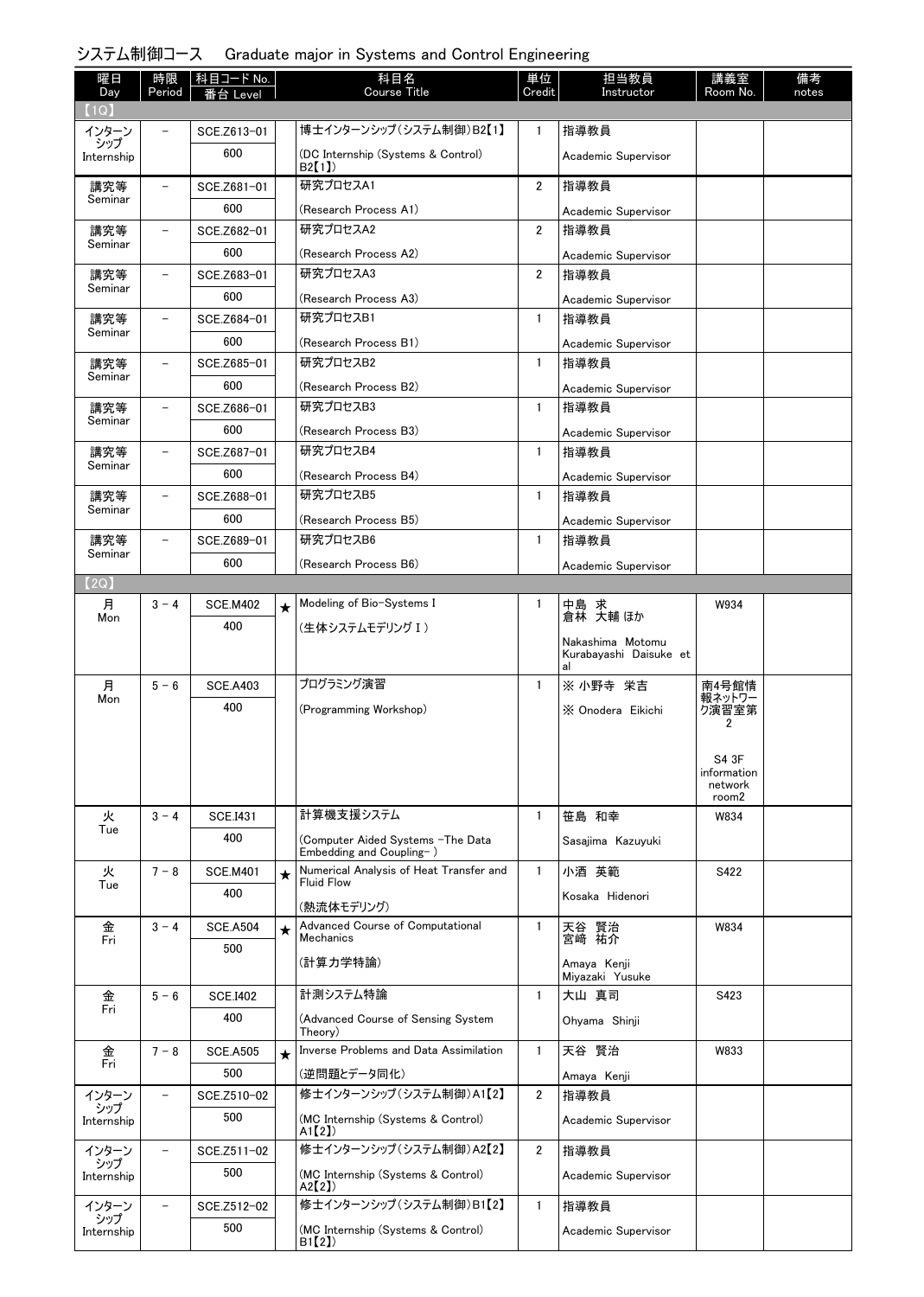| システム制御コース Graduate major in Systems and Control Engineering |  |  |  |  |  |
|-------------------------------------------------------------|--|--|--|--|--|
|-------------------------------------------------------------|--|--|--|--|--|

| 曜日             | 時限                       | 科目コード No.   | 科目名                                         | 単位             | 担当教員                | 講義室      | 備考    |
|----------------|--------------------------|-------------|---------------------------------------------|----------------|---------------------|----------|-------|
| Day<br>【2Q】    | Period                   | 番台 Level    | Course Title                                | Credit         | Instructor          | Room No. | notes |
| インターン          |                          | SCE.Z513-02 | 修士インターンシップ (システム制御)B2【2】                    | $\mathbf{1}$   | 指導教員                |          |       |
| シップ            |                          |             |                                             |                |                     |          |       |
| Internship     |                          | 500         | (MC Internship (Systems & Control)<br>B2(2) |                | Academic Supervisor |          |       |
| インターン<br>シップ   | $\equiv$                 | SCE.Z610-02 | 博士インターンシップ(システム制御)A1【2】                     | $\overline{2}$ | 指導教員                |          |       |
| Internship     |                          | 600         | (DC Internship (Systems & Control)<br>A1[2] |                | Academic Supervisor |          |       |
| インターン<br>シップ   |                          | SCE.Z611-02 | 博士インターンシップ (システム制御)A2【2】                    | $\overline{2}$ | 指導教員                |          |       |
| Internship     |                          | 600         | (DC Internship (Systems & Control)<br>A2[2] |                | Academic Supervisor |          |       |
| インターン<br>シップ   |                          | SCE.Z612-02 | 博士インターンシップ (システム制御)B1【2】                    | $\mathbf{1}$   | 指導教員                |          |       |
| Internship     |                          | 600         | (DC Internship (Systems & Control)<br>B1(2) |                | Academic Supervisor |          |       |
| インターン<br>シップ   | $\equiv$                 | SCE.Z613-02 | 博士インターンシップ(システム制御)B2【2】                     | $\mathbf{1}$   | 指導教員                |          |       |
| Internship     |                          | 600         | (DC Internship (Systems & Control)<br>B2(2) |                | Academic Supervisor |          |       |
| 講究等            | $\equiv$                 | SCE.Z681-02 | 研究プロセスA1                                    | $\overline{2}$ | 指導教員                |          |       |
| Seminar        |                          | 600         | (Research Process A1)                       |                | Academic Supervisor |          |       |
| 講究等            | $\equiv$                 | SCE.Z682-02 | 研究プロセスA2                                    | $\overline{2}$ | 指導教員                |          |       |
| Seminar        |                          | 600         | (Research Process A2)                       |                | Academic Supervisor |          |       |
| 講究等            | $\equiv$                 | SCE.Z683-02 | 研究プロセスA3                                    | $\overline{2}$ | 指導教員                |          |       |
| Seminar        |                          | 600         | (Research Process A3)                       |                | Academic Supervisor |          |       |
| 講究等            |                          | SCE.Z684-02 | 研究プロセスB1                                    | $\mathbf{1}$   | 指導教員                |          |       |
| Seminar        |                          | 600         | (Research Process B1)                       |                | Academic Supervisor |          |       |
| 講究等            | $\overline{\phantom{0}}$ | SCE.Z685-02 | 研究プロセスB2                                    | $\mathbf{1}$   | 指導教員                |          |       |
| Seminar        |                          | 600         | (Research Process B2)                       |                | Academic Supervisor |          |       |
| 講究等<br>Seminar |                          | SCE.Z686-02 | 研究プロセスB3                                    | $\mathbf{1}$   | 指導教員                |          |       |
|                |                          | 600         | (Research Process B3)                       |                | Academic Supervisor |          |       |
| 講究等            | $\overline{a}$           | SCE.Z687-02 | 研究プロセスB4                                    | $\mathbf{1}$   | 指導教員                |          |       |
| Seminar        |                          | 600         | (Research Process B4)                       |                | Academic Supervisor |          |       |
| 講究等            | $\overline{\phantom{0}}$ | SCE.Z688-02 | 研究プロセスB5                                    | $\mathbf{1}$   | 指導教員                |          |       |
| Seminar        |                          | 600         | (Research Process B5)                       |                | Academic Supervisor |          |       |
| 講究等            | $\equiv$                 | SCE.Z689-02 | 研究プロセスB6                                    | $\mathbf{1}$   | 指導教員                |          |       |
| Seminar        |                          | 600         | (Research Process B6)                       |                | Academic Supervisor |          |       |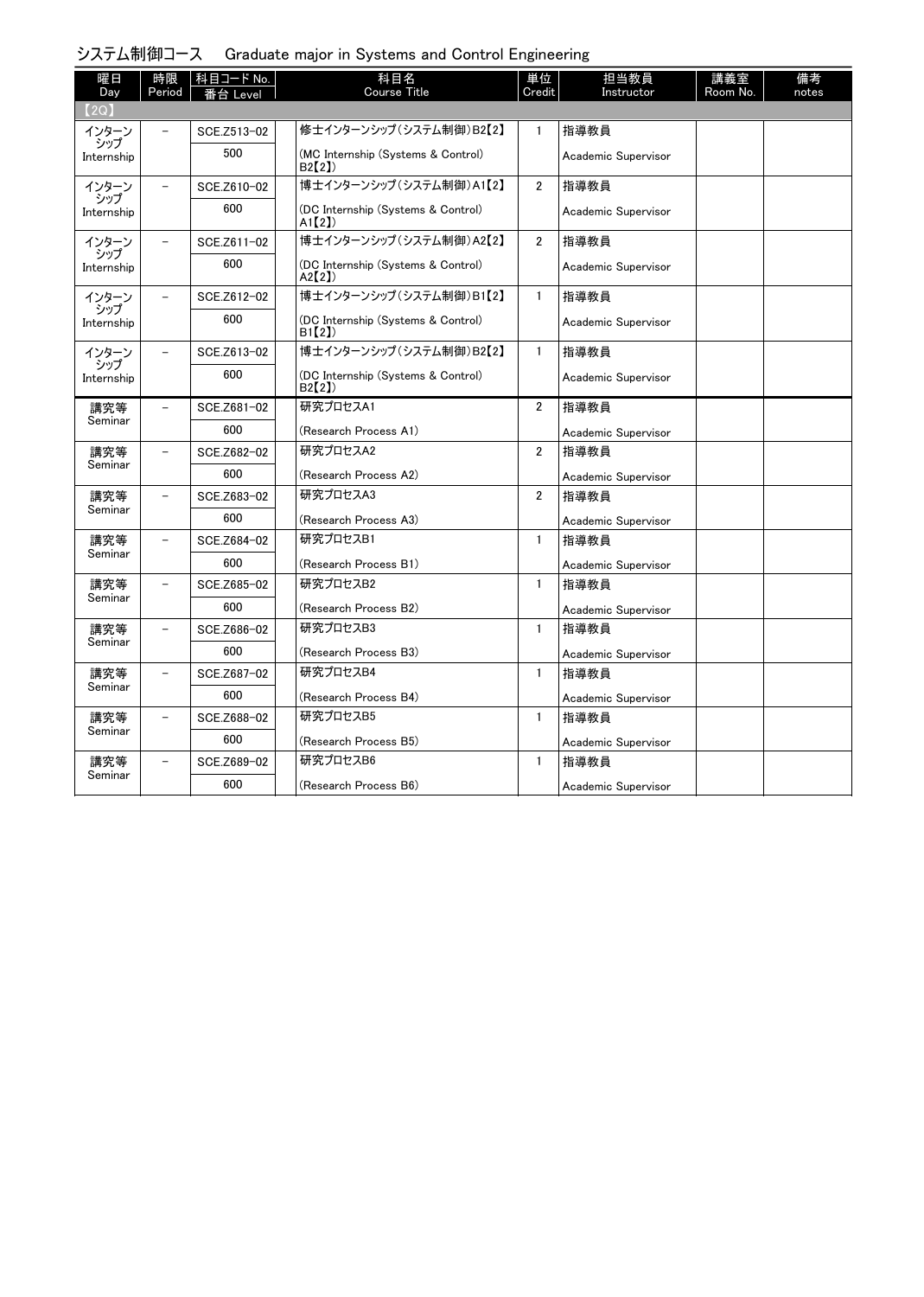## 電気電子コース Graduate major in Electrical and Electronic Engineering

| 曜日                  | 時限                       | 科目コード No.       |         | 科目名                                                             | 単位             | 担当教員                                | 講義室      | 備考             |
|---------------------|--------------------------|-----------------|---------|-----------------------------------------------------------------|----------------|-------------------------------------|----------|----------------|
| Day<br>$(1\sim 2Q)$ | Period                   | Level           |         | <b>Course Title</b>                                             | Credit         | Instructor                          | Room No. | notes          |
| 集中講義                |                          | EEE.R412        | ╈       | International Communication II                                  | $\mathbf{1}$   | 梶川 浩太郎                              |          | $O(1\sim 2Q)$  |
| Intensive           |                          | 400             |         | (国際コミュニケーションII)                                                 |                | 大見 俊一郎                              |          |                |
|                     |                          |                 |         |                                                                 |                | Kajikawa Kotaro<br>Ohmi Shun-Ichiro |          |                |
| 集中講義                | $\equiv$                 | EEE.R422        | $\star$ | Academic Presentation II                                        | $\mathbf{1}$   | 梶川 浩太郎                              |          | $O(1\sim 2Q)$  |
| 等<br>Intensive      |                          | 400             |         | (アカデミックプレゼンテーションII)                                             |                | 大見 俊一郎                              |          |                |
|                     |                          |                 |         |                                                                 |                | Kajikawa Kotaro<br>Ohmi Shun-Ichiro |          |                |
| 集中講義                |                          | <b>EEE.Z472</b> | $\star$ | Seminar for Cultivating International                           | 1              | 梶川 浩太郎                              |          | $O(1\sim 2Q)$  |
| 等<br>Intensive      |                          | 400             |         | Understanding II                                                |                | 大見 俊一郎                              |          |                |
|                     |                          |                 |         | (国際交流演習II)                                                      |                | Kaiikawa Kotaro<br>Ohmi Shun-Ichiro |          |                |
| 集中講義                | $\overline{\phantom{0}}$ | EEE.R512        | $\star$ | International Communication IV                                  | $\mathbf{1}$   | 梶川 浩太郎                              |          | $O(1\sim 2Q)$  |
| 等<br>Intensive      |                          | 500             |         | (国際コミュニケーションIV)                                                 |                | 大見 俊一郎                              |          |                |
|                     |                          |                 |         |                                                                 |                | Kajikawa Kotaro<br>Ohmi Shun-Ichiro |          |                |
| 集中講義                | $\overline{\phantom{0}}$ | <b>EEE.R522</b> | $\star$ | Academic Presentation IV                                        | $\mathbf{1}$   | 梶川 浩太郎<br>大見 俊一郎                    |          | $O(1\sim 2Q)$  |
| 等<br>Intensive      |                          | 500             |         | (アカデミックプレゼンテーションIV)                                             |                |                                     |          |                |
|                     |                          |                 |         |                                                                 |                | Kajikawa Kotaro<br>Ohmi Shun-Ichiro |          |                |
| 集中講義                | $\overline{\phantom{0}}$ | EEE.R551-01     | $\star$ | Study Abroad (Master Course) A                                  | $\mathbf{1}$   | コース主任                               |          | $O(1\sim 2Q)$  |
| Intensive           |                          | 500             |         | (海外留学(修士)A)                                                     |                | Head                                |          |                |
| 集中講義<br>等           |                          | EEE.R552-01     | $\star$ | Study Abroad (Master Course) B                                  | $\overline{2}$ | コース主任                               |          | $O(1\sim 2Q)$  |
| Intensive           |                          | 500             |         | (海外留学(修士)B)                                                     |                | Head                                |          |                |
| 集中講義<br>等           | $\overline{\phantom{0}}$ | EEE.R553-01     | $\star$ | Study Abroad (Master Course) C                                  | 4              | コース主任                               |          | $O(1\sim 2Q)$  |
| Intensive           |                          | 500             |         | (海外留学(修士)C)                                                     |                | Head                                |          |                |
| 集中講義<br>等           | $\overline{\phantom{a}}$ | EEE.R554-01     | $\star$ | Study Abroad (Master Course) D                                  | 6              | コース主任                               |          | $O(1\sim 2Q)$  |
| Intensive           |                          | 500             |         | (海外留学(修士)D)                                                     |                | Head                                |          |                |
| 集中講義<br>等           | $\overline{\phantom{0}}$ | EEE.G611        |         | 電気電子工学特別講義第一                                                    | 1              | コース主任                               |          | $O(1\sim 2Q)$  |
| Intensive           |                          | 600             |         | (Special Lecture I on Electrical and<br>Electronic Engineering) |                | Head                                |          |                |
| 集中講義                | $\overline{\phantom{0}}$ | EEE.R601-01     |         | 教授法トレーニング                                                       | 1              | コース主任                               |          | $O(1\sim 2Q)$  |
| 等<br>Intensive      |                          | 600             |         | (Training on Teaching Technique)                                |                | Head                                |          |                |
| 集中講義<br>等           | $\overline{\phantom{0}}$ | EEE.R611-01     |         | 博士コロキウム                                                         | $\mathbf{1}$   | 庄司 雄哉                               |          | $O(1 \sim 2Q)$ |
| Intensive           |                          | 600             |         | (Doctor Course Colloquium)                                      |                | Shoji Yuya                          |          |                |
| 集中講義                |                          | EEE.R621-01     | $\star$ | International Presentations                                     | $\mathbf{1}$   | コース主任                               |          | $O(1\sim 2Q)$  |
| Intensive           |                          | 600             |         | (国際プレゼンテーション)                                                   |                | Head                                |          |                |
| 集中講義<br>等           | $\overline{\phantom{0}}$ | EEE.R631-01     |         | 電気電子工学特別解析                                                      | $\overline{2}$ | コース主任                               |          | $O(1\sim 2Q)$  |
| Intensive           |                          | 600             |         | (Special Analysis on Electrical and<br>Electronic Engineering)  |                | Head                                |          |                |
| 集中講義                | $\overline{\phantom{0}}$ | EEE.R641-01     |         | 電気電子エ学実践研究                                                      | $\overline{2}$ | コース主任                               |          | $O(1\sim 2Q)$  |
| 等<br>Intensive      |                          | 600             |         | (Practical Research on Electrical and                           |                | Head                                |          |                |
| 集中講義                | $\overline{\phantom{0}}$ | EEE.R651-01     | $\star$ | Electronic Engineering)<br>Study Abroad (Doctor Course) A       | $\mathbf{1}$   | コース主任                               |          | $O(1\sim 2Q)$  |
| 等                   |                          | 600             |         | (海外留学(博士)A)                                                     |                | Head                                |          |                |
| Intensive<br>集中講義   | $\overline{\phantom{a}}$ | EEE.R652-01     | $\star$ | Study Abroad (Doctor Course) B                                  | $\overline{2}$ | コース主任                               |          | $O(1\sim 2Q)$  |
| 等<br>Intensive      |                          | 600             |         | (海外留学(博士)B)                                                     |                | Head                                |          |                |
| 集中講義                | -                        | EEE.R653-01     | $\star$ | Study Abroad (Doctor Course) C                                  | 4              | コース主任                               |          | $O(1\sim 2Q)$  |
| Intensive           |                          | 600             |         | (海外留学(博士)C)                                                     |                | Head                                |          |                |
| 集中講義                |                          | EEE.R654-01     | $\star$ | Study Abroad (Doctor Course) D                                  | 6              | コース主任                               |          | $O(1\sim 2Q)$  |
| 等<br>Intensive      |                          | 600             |         | (海外留学(博士)D)                                                     |                | Head                                |          |                |
| インターン               |                          | EEE.R561-01     |         | インターンシップ (修士)A                                                  | $\mathbf{1}$   | コース主任                               |          | $O(1\sim 2Q)$  |
| シップ<br>Internship   |                          | 500             |         | (Internship (Master Course) A)                                  |                | Head                                |          |                |
| インターン               | $\overline{\phantom{a}}$ | EEE.R562-01     |         | インターンシップ (修士)B                                                  | $\overline{2}$ | コース主任                               |          | $O(1\sim 2Q)$  |
| シップ<br>Internship   |                          | 500             |         | (Internship (Master Course) B)                                  |                | Head                                |          |                |
| インターン               | $\overline{\phantom{0}}$ | EEE.R563-01     |         | インターンシップ(修士)C                                                   | 4              | コース主任                               |          | $O(1\sim 2Q)$  |
| シップ<br>Internship   |                          | 500             |         | (Internship (Master Course) C)                                  |                | Head                                |          |                |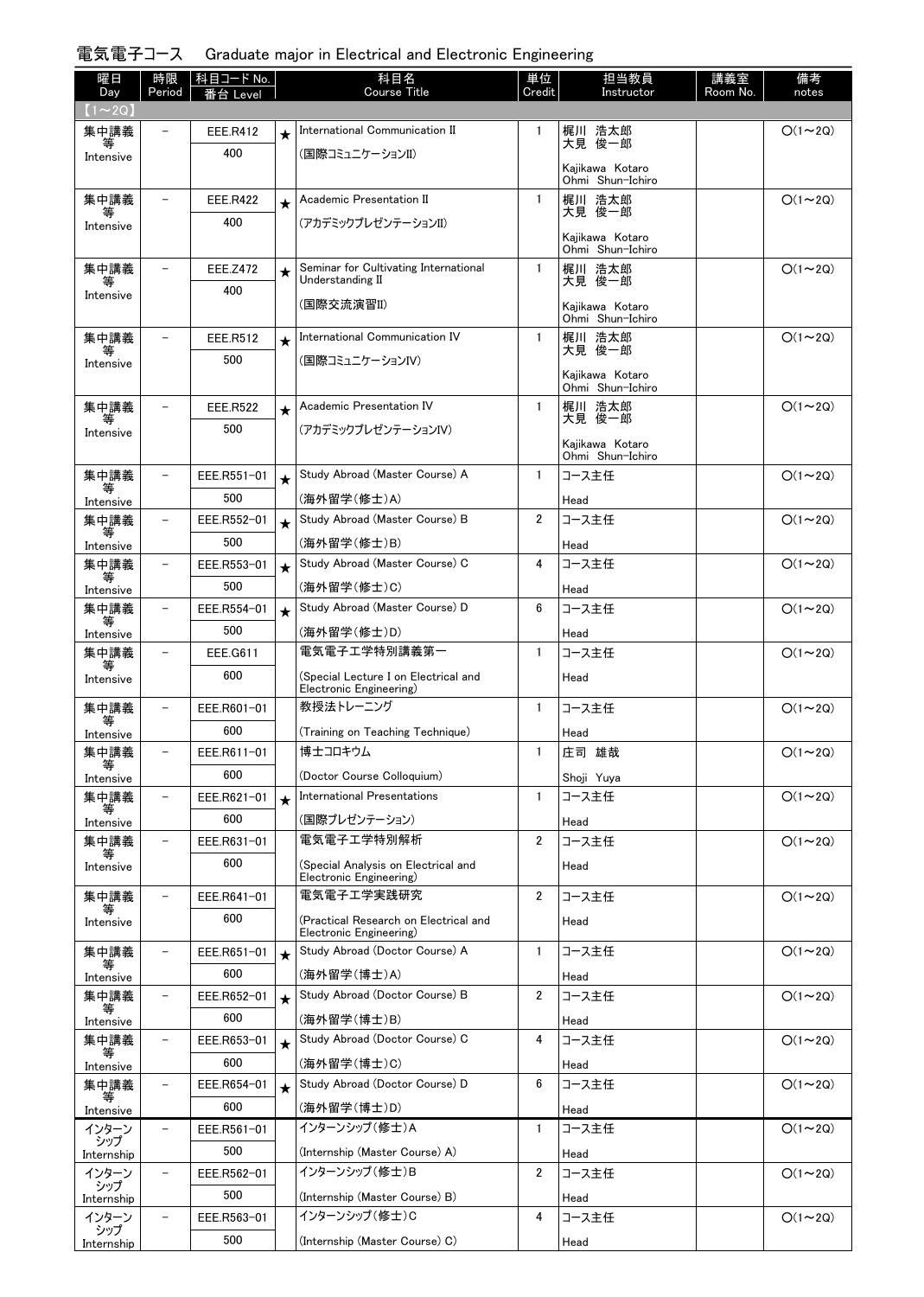## 電気電子コース Graduate major in Electrical and Electronic Engineering

| 曜日<br>Day         | 時限<br>Period             | │科目コード No.<br>番台 Level |         | 科目名<br><b>Course Title</b>                               | 単位<br>Credit   | 担当教員<br>Instructor                               | 講義室<br>Room No.                      | 備考<br>notes                          |
|-------------------|--------------------------|------------------------|---------|----------------------------------------------------------|----------------|--------------------------------------------------|--------------------------------------|--------------------------------------|
| $(1\sim 2Q)$      |                          |                        |         |                                                          |                |                                                  |                                      |                                      |
| インターン             |                          | EEE.R564-01            |         | インターンシップ (修士)D                                           | 6              | コース主任                                            |                                      | $O(1\sim 2Q)$                        |
| シップ<br>Internship |                          | 500                    |         | (Internship (Master Course) D)                           |                | Head                                             |                                      |                                      |
| インターン             | $\overline{\phantom{m}}$ | EEE.R661-01            |         | インターンシップ(博士)A                                            | 1              | コース主任                                            |                                      | $O(1\sim 2Q)$                        |
| シップ<br>Internship |                          | 600                    |         | (Internship (Doctor Course) A)                           |                | Head                                             |                                      |                                      |
| インターン             | $\qquad \qquad -$        | EEE.R662-01            |         | インターンシップ (博士)B                                           | $\overline{2}$ | コース主任                                            |                                      | $O(1\sim 2Q)$                        |
| シップ<br>Internship |                          | 600                    |         | (Internship (Doctor Course) B)                           |                | Head                                             |                                      |                                      |
| インターン             | $\overline{\phantom{a}}$ | EEE.R663-01            |         | インターンシップ(博士)C                                            | 4              | コース主任                                            |                                      | $O(1\sim 2Q)$                        |
| シップ<br>Internship |                          | 600                    |         | (Internship (Doctor Course) C)                           |                | Head                                             |                                      |                                      |
| インターン             | $\overline{\phantom{a}}$ | EEE.R664-01            |         | インターンシップ (博士)D                                           | 6              | コース主任                                            |                                      | $O(1\sim 2Q)$                        |
| シップ<br>Internship |                          | 600                    |         | (Internship (Doctor Course) D)                           |                | Head                                             |                                      |                                      |
| 講究等               | $\overline{\phantom{0}}$ | EEE.Z491               |         | 電気電子工学講究S1                                               | $\overline{2}$ | 指導教員                                             |                                      | $O(1\sim 2Q)$                        |
| Seminar           |                          | 400                    |         | (Seminar S1 on Electrical and Electronic                 |                | Academic Supervisor                              |                                      |                                      |
|                   |                          |                        |         | Engineering)                                             |                |                                                  |                                      |                                      |
| 講究等<br>Seminar    | $\overline{\phantom{0}}$ | <b>EEE.Z591</b>        |         | 電気電子工学講究S2                                               | $\overline{2}$ | 指導教員                                             |                                      | $O(1\sim 2Q)$                        |
|                   |                          | 500                    |         | (Seminar S2 on Electrical and Electronic<br>Engineering) |                | Academic Supervisor                              |                                      |                                      |
| 講究等               | $\overline{\phantom{0}}$ | EEE.Z691               |         | 電気電子工学講究S3                                               | $\overline{2}$ | 指導教員                                             |                                      | $O(1\sim 2Q)$                        |
| Seminar           |                          | 600                    |         | (Seminar S3 on Electrical and Electronic<br>Engineering) |                | Academic Supervisor                              |                                      |                                      |
| 講究等               |                          | EEE.Z693               |         | 電気電子工学講究S4                                               | $\overline{2}$ | 指導教員                                             |                                      | $O(1\sim 2Q)$                        |
| Seminar           |                          | 600                    |         | (Seminar S4 on Electrical and Electronic<br>Engineering) |                | Academic Supervisor                              |                                      |                                      |
| 講究等               |                          | <b>EEE.Z695</b>        |         | 電気電子工学講究S5                                               | $\overline{2}$ | 指導教員                                             |                                      | $O(1\sim 2Q)$                        |
| Seminar           |                          | 600                    |         | (Seminar S5 on Electrical and Electronic<br>Engineering) |                | Academic Supervisor                              |                                      |                                      |
| (1Q)              |                          |                        |         |                                                          |                |                                                  |                                      |                                      |
| 月                 | $1 - 2$                  | <b>EEE.C441</b>        |         | VLSI工学第一                                                 | $\overline{2}$ | 益 一哉<br>若林 整ほか                                   | G221                                 | $\bullet$ (Mon Thu)                  |
| Mon               |                          | 400                    |         | (VLSI Technology I)                                      |                |                                                  |                                      | <b>ACEEES</b>                        |
|                   |                          |                        |         |                                                          |                | Masu Kazuya<br>Wakabayashi Hitoshi et<br>al      |                                      |                                      |
| 月                 | $3 - 4$                  | EEE.D431               |         | 光と物質基礎論 I                                                | 2              | 梶川 浩太郎                                           | G221                                 | $\bullet$ (Mon $\cdot$ Thu)          |
| Mon               |                          | 400                    |         | (Fundamentals of Light and Matter I)                     |                | 宗片 比呂夫 ほか                                        |                                      | <b>ACEEES</b>                        |
|                   |                          |                        |         |                                                          |                | Kajikawa Kotaro<br>Munekata Hiro et al           |                                      |                                      |
| 月                 | $5 - 6$                  | EEE.P421               |         | 電力工学特論                                                   | $\overline{2}$ | 七原 俊也<br>※ 保科 好一 ほか                              | <b>S223</b>                          | $\bullet$ (Mon Thu)                  |
| Mon               |                          | 400                    |         | (Advanced Electric Power Engineering)                    |                |                                                  | S621                                 | <b>ACEEES</b>                        |
|                   |                          |                        |         |                                                          |                | Nanahara Toshiya<br>X Hoshina Yoshikazu<br>et al |                                      |                                      |
| 月                 | $7 - 8$                  | <b>EEE.D401</b>        | $\star$ | Fundamentals of Electronic Materials                     | 2              | 中川 茂樹                                            | S222                                 | $\bullet$ (Mon Thu)                  |
| Mon               |                          | 400                    |         | (電子物性基礎論)                                                |                | 菅原 聡                                             |                                      | ACEEES                               |
|                   |                          |                        |         |                                                          |                | Nakagawa Shigeki<br>Sugahara Satoshi             |                                      |                                      |
| 火                 | $1 - 2$                  | EEE.D451               | $\star$ | <b>Bipolar Transistors and Compound</b>                  | $\overline{2}$ | 宮本 恭幸                                            | S223                                 | $\bigcirc$ (Tue · Fri)               |
| Tue               |                          | 400                    |         | <b>Semiconductor Devices</b>                             |                | Miyamoto Yasuyuki                                |                                      | <b>ACEEES</b>                        |
|                   |                          |                        |         | (バイポーラトランジスタと化合物半導体)                                     |                |                                                  |                                      |                                      |
| 火<br>Tue          | $3 - 4$                  | EEE.P451               | $\star$ | Plasma Engineering                                       | $\overline{2}$ | 赤塚 洋<br>沖野 晃俊                                    | S <sub>515</sub><br>H <sub>112</sub> | $\bullet$ (Tue•Fri)<br><b>ACEEES</b> |
|                   |                          | 400                    |         | (プラズマエ学)                                                 |                |                                                  |                                      |                                      |
|                   |                          |                        |         |                                                          |                | Akatsuka Hiroshi<br>Okino Akitoshi               |                                      |                                      |
| 火                 | $5 - 6$                  | <b>EEE.S401</b>        | $\star$ | Advanced Electromagnetic Waves                           | $\overline{2}$ | 廣川 二郎                                            | S223                                 | $\bullet$ (Tue•Fri)                  |
| Tue               |                          | 400                    |         | (電磁波特論)                                                  |                | Hirokawa Jiro                                    |                                      | <b>ACEEES</b>                        |
| 水                 | $1 - 2$                  | EEE.G411               |         | 電気的モデリングとシミュレーション                                        | $\overline{2}$ | 松澤 昭                                             | S222                                 | $\bullet$ (Wed•Fri)                  |
| Wed               |                          | 400                    |         | (Electrical Modeling and Simulation)                     |                | 山田 明ほか                                           |                                      | <b>ACEEES</b>                        |
|                   |                          |                        |         |                                                          |                | Matsuzawa Akira<br>Yamada Akira et al            |                                      |                                      |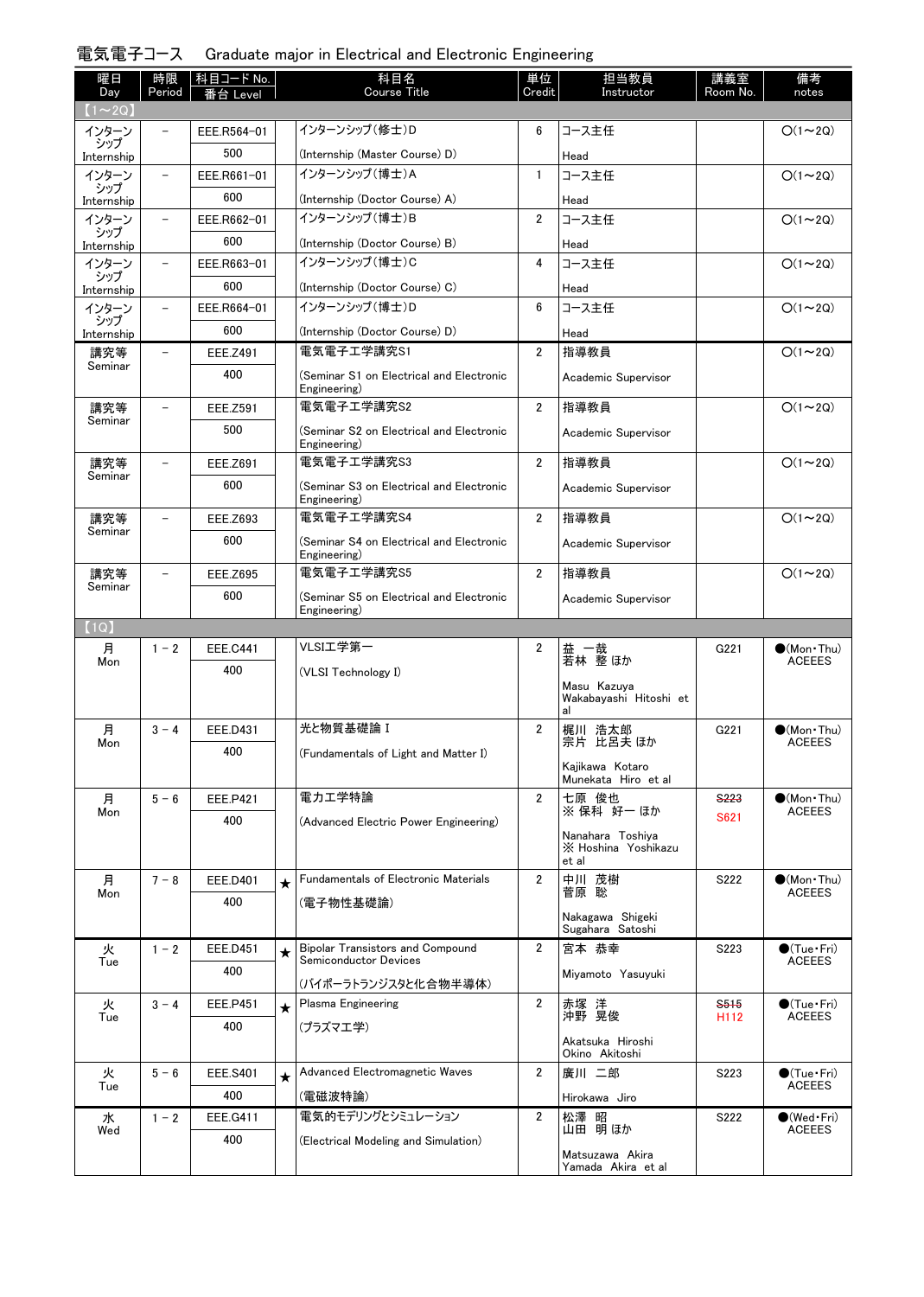## 電気電子コース Graduate major in Electrical and Electronic Engineering

| 曜日<br>Day         | 時限<br>Period             | │科目コードNo.<br>番台 Level  |         | 科目名<br>Course Title                                                     | 単位<br>Credit   | 担当教員<br>Instructor                      | 講義室<br>Room No.     | 備考<br>notes                           |
|-------------------|--------------------------|------------------------|---------|-------------------------------------------------------------------------|----------------|-----------------------------------------|---------------------|---------------------------------------|
| (1Q)              |                          |                        |         |                                                                         |                |                                         |                     |                                       |
| 木<br>Thu          | $1 - 2$                  | <b>EEE.C441</b><br>400 |         | VLSI工学第一                                                                | $\overline{2}$ | 益 一哉<br>若林 整ほか                          | G221                | $(Mon\cdot Thu)$<br><b>ACEEES</b>     |
|                   |                          |                        |         | (VLSI Technology I)                                                     |                | Masu Kazuya<br>Wakabayashi Hitoshi et   |                     |                                       |
|                   |                          |                        |         |                                                                         |                |                                         |                     |                                       |
| 木<br>Thu          | $3 - 4$                  | EEE.D431               |         | 光と物質基礎論 I                                                               | $\overline{2}$ | 梶川 浩太郎<br>宗片 比呂夫 ほか                     | G221                | $\bullet$ (Mon Thu)<br><b>ACEEES</b>  |
|                   |                          | 400                    |         | (Fundamentals of Light and Matter I)                                    |                | Kajikawa Kotaro                         |                     |                                       |
|                   |                          |                        |         | 電力工学特論                                                                  | $\overline{2}$ | Munekata Hiro et al                     |                     |                                       |
| 木<br>Thu          | $5 - 6$                  | EEE.P421<br>400        |         |                                                                         |                | 七原 俊也<br>※保科 好一 ほか                      | <b>S223</b><br>S621 | $\bullet$ (Mon Thu)<br><b>ACEEES</b>  |
|                   |                          |                        |         | (Advanced Electric Power Engineering)                                   |                | Nanahara Toshiya<br>X Hoshina Yoshikazu |                     |                                       |
|                   |                          |                        |         |                                                                         |                | et al                                   |                     |                                       |
| 木<br>Thu          | $7 - 8$                  | EEE.D401               | $\star$ | <b>Fundamentals of Electronic Materials</b>                             | $\overline{2}$ | 中川 茂樹<br>菅原 聡                           | S222                | $\bullet$ (Mon Thu)<br><b>ACEEES</b>  |
|                   |                          | 400                    |         | (電子物性基礎論)                                                               |                | Nakagawa Shigeki                        |                     |                                       |
|                   |                          |                        |         |                                                                         |                | Sugahara Satoshi                        |                     |                                       |
| 木<br>Thu          | $7 - 8$                  | <b>EEE.G401</b>        |         | 知的情報資源の活用と特許                                                            | $\mathbf{1}$   | ※吉井 一男                                  | G221                | <b>ACEEES</b>                         |
|                   |                          | 400                    |         | (Utilization of Intelligent Information<br>Resources and Patents)       |                | X Yoshii Kazuo                          |                     |                                       |
| 金<br>Fri          | $1 - 2$                  | <b>EEE.D451</b>        | $\star$ | <b>Bipolar Transistors and Compound</b><br><b>Semiconductor Devices</b> | $\overline{2}$ | 宮本 恭幸                                   | S223                | $\bullet$ (Tue•Fri)<br><b>ACEEES</b>  |
|                   |                          | 400                    |         | (バイポーラトランジスタと化合物半導体)                                                    |                | Miyamoto Yasuyuki                       |                     |                                       |
| 金                 | $3 - 4$                  | <b>EEE.F411</b>        |         | 電子材料科学基礎論                                                               | $\mathbf{1}$   | 菅原 聡                                    | S011                |                                       |
| Fri               |                          | 400                    |         | (Fundamentals of Electronic Material                                    |                | Sugahara Satoshi                        |                     |                                       |
|                   | $3 - 4$                  | EEE.P451               | $\star$ | Science)<br>Plasma Engineering                                          | $\overline{2}$ |                                         | S <sub>515</sub>    | $\bullet$ (Tue•Fri)                   |
| 金<br>Fri          |                          | 400                    |         | (プラズマエ学)                                                                |                | 赤塚 洋<br>沖野 晃俊                           | H112                | <b>ACEEES</b>                         |
|                   |                          |                        |         |                                                                         |                | Akatsuka Hiroshi<br>Okino Akitoshi      |                     |                                       |
| 金                 | $5 - 6$                  | <b>EEE.S401</b>        | $\star$ | Advanced Electromagnetic Waves                                          | $\overline{2}$ | 廣川 二郎                                   | S223                | $\bullet$ (Tue•Fri)                   |
| Fri               |                          | 400                    |         | (電磁波特論)                                                                 |                | Hirokawa Jiro                           |                     | <b>ACEEES</b>                         |
| 金<br>Fri          | $7 - 8$                  | EEE.G411               |         | 電気的モデリングとシミュレーション                                                       | $\overline{2}$ | 松澤 昭<br>山田 明ほか                          | S222                | $\bigcirc$ (Wed·Fri)<br><b>ACEEES</b> |
|                   |                          | 400                    |         | (Electrical Modeling and Simulation)                                    |                | Matsuzawa Akira                         |                     |                                       |
|                   |                          |                        |         |                                                                         |                | Yamada Akira etal                       |                     |                                       |
| 清華大<br>at         | $\overline{\phantom{0}}$ | EEE.D571               | $\star$ | Nano-Materials Electronics                                              | $\overline{2}$ | 中川 茂樹<br>山田 明                           |                     |                                       |
| Tsinghua<br>Univ. |                          | 500                    |         | (ナノ材料電子)                                                                |                | Nakagawa Shigeki                        |                     |                                       |
|                   |                          |                        |         |                                                                         |                | Yamada Akira                            |                     |                                       |
| (2Q)<br>月         | $1 - 2$                  | <b>EEE.C442</b>        |         | <b>VLSI</b> Technology II                                               | 2              | 益 一哉                                    | G221                | $\bullet$ (Mon•Thu)                   |
| Mon               |                          | 400                    | $\star$ | (VLSI工学第二)                                                              |                | 若林 整ほか                                  |                     | <b>ACEEES</b>                         |
|                   |                          |                        |         |                                                                         |                | Masu Kazuya<br>Wakabayashi Hitoshi et   |                     |                                       |
|                   |                          |                        |         | 光と物質基礎論Ia                                                               |                | al<br>伊藤 治彦                             |                     |                                       |
| 月<br>Mon          | $3 - 4$                  | EEE.D531<br>500        |         |                                                                         | 1              |                                         | G221                | <b>ACEEES</b>                         |
| 月                 | $5 - 6$                  | <b>ENR.L410</b>        | $\star$ | (Fundamentals of Light and Matter IIa)<br>Introduction to Photovoltaics | 2              | Ito Haruhiko<br>宮島 晋介                   | S321                | $\bullet$ (Mon Thu)                   |
| Mon               |                          | 400                    |         | (光起電力の基礎)                                                               |                | Miyajima Shinsuke                       |                     | <b>ACEEES</b>                         |
| 月                 | $7 - 8$                  | <b>EEE.S451</b>        | $\star$ | Wireless Communication Engineering                                      | $\overline{2}$ | 阪口 啓                                    | S223                | $(Mon$ Thu)                           |
| Mon               |                          | 400                    |         | (無線通信工学)                                                                |                | Sakaguchi Kei                           |                     | <b>ACEEES</b>                         |
| 火                 | $1 - 2$                  | <b>ICT.I408</b>        |         | アナログ集積回路                                                                | $\overline{2}$ | 髙木 茂孝                                   | S224                | $\bigcirc$ (Tue · Fri)                |
| Tue               |                          | 400                    |         | (Analog Integrated Circuits)                                            |                | Takagi Shigetaka                        |                     |                                       |
| 火<br>Tue          | $3 - 4$                  | EEE.P401               | $\star$ | Electric Power and Motor Drive System<br>Analysis                       | $\overline{2}$ | 藤田 英明                                   | S224                | $\bullet$ (Tue•Fri)<br><b>ACEEES</b>  |
|                   |                          | 400                    |         | (電力・電機システム解析)                                                           |                | Fujita Hideaki                          |                     |                                       |
| 火                 | $5 - 6$                  | EEE.D411               | $\star$ | Semiconductor Physics                                                   | 2              | 山田 明                                    | S222                | $\bullet$ (Tue•Fri)                   |
| Tue               |                          | 400                    |         | (半導体物性論)                                                                |                | Yamada Akira                            |                     | <b>ACEEES</b>                         |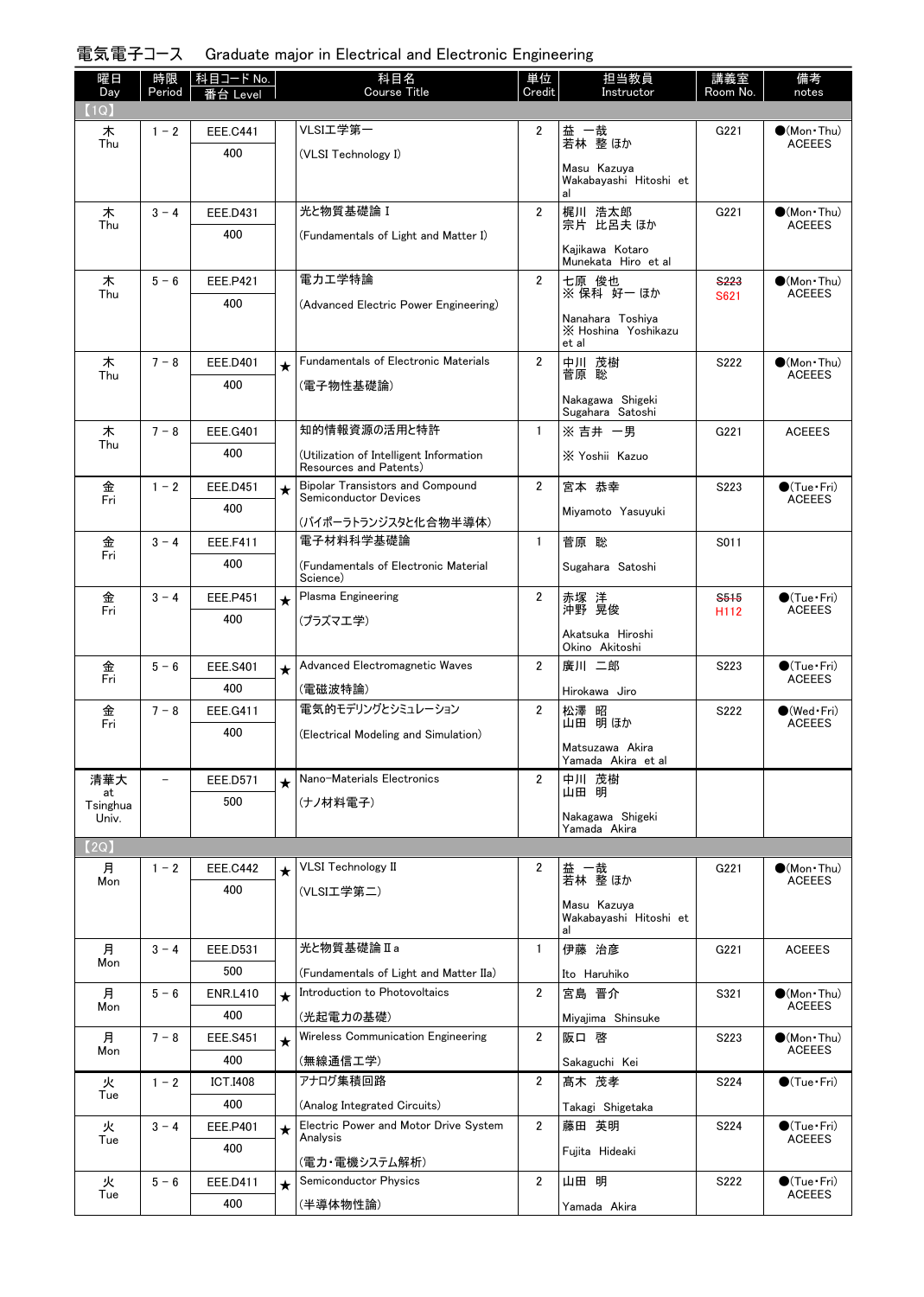| 電気電子コース Graduate major in Electrical and Electronic Engineering |  |  |  |  |  |
|-----------------------------------------------------------------|--|--|--|--|--|
|-----------------------------------------------------------------|--|--|--|--|--|

| 曜日<br>Day | 時限<br>Period             | 科目コード No.  <br>番台 Level |         | 科目名<br>Course Title                                                              | 単位<br>Credit   | 担当教員<br>Instructor                          | 講義室<br>Room No. | 備考<br>notes                             |
|-----------|--------------------------|-------------------------|---------|----------------------------------------------------------------------------------|----------------|---------------------------------------------|-----------------|-----------------------------------------|
| (2Q)      |                          |                         |         |                                                                                  |                |                                             |                 |                                         |
| 火         | $7 - 8$                  | <b>EEE.D481</b>         |         | パワーデバイス特論                                                                        | $\overline{2}$ | ※ 寺島 知秀<br>※ 大井 健史 ほか                       | S223            | $\bullet$ (Tue $\cdot$ Wed)             |
| Tue       |                          | 400                     |         | (Advanced Power Semiconductor                                                    |                |                                             |                 | <b>ACEEES</b>                           |
|           |                          |                         |         | Devices)                                                                         |                | X Terashima Tomohide<br>X Oi Takeshi et al  |                 |                                         |
| 水         | $1 - 2$                  | <b>EEE.D481</b>         |         | パワーデバイス特論                                                                        | $\overline{2}$ | ※ 寺島 知秀<br>※大井健史ほか                          | S223            | $\bigcirc$ (Tue · Wed)<br><b>ACEEES</b> |
| Wed       |                          | 400                     |         | (Advanced Power Semiconductor                                                    |                |                                             |                 |                                         |
|           |                          |                         |         | Devices)                                                                         |                | X Terashima Tomohide<br>X Oi Takeshi et al  |                 |                                         |
| 木<br>Thu  | $1 - 2$                  | <b>EEE.C442</b>         | $\star$ | <b>VLSI Technology II</b>                                                        | $\overline{2}$ | 益 一哉<br>若林 整ほか                              | G221            | $\bullet$ (Mon Thu)<br><b>ACEEES</b>    |
|           |                          | 400                     |         | (VLSI工学第二)                                                                       |                |                                             |                 |                                         |
|           |                          |                         |         |                                                                                  |                | Masu Kazuva<br>Wakabayashi Hitoshi et<br>al |                 |                                         |
| 木<br>Thu  | $3 - 4$                  | <b>EEE.D532</b>         | $\star$ | Fundamentals of Light and Matter IIb                                             | $\mathbf{1}$   | 宗片 比呂夫                                      | G221            | <b>ACEEES</b>                           |
|           |                          | 500                     |         | (光と物質基礎論Ⅱb)                                                                      |                | Munekata Hiro                               |                 |                                         |
| 木         | $5 - 6$                  | <b>ENR.L410</b>         | $\star$ | Introduction to Photovoltaics                                                    | $\overline{2}$ | 宮島 晋介                                       | S321            | $\bullet$ (Mon Thu)<br><b>ACEEES</b>    |
| Thu       |                          | 400                     |         | (光起電力の基礎)                                                                        |                | Miyajima Shinsuke                           |                 |                                         |
| 木<br>Thu  | $7 - 8$                  | <b>EEE.S451</b>         | $\star$ | Wireless Communication Engineering                                               | $\overline{2}$ | 阪口 啓                                        | S223            | (Mon Thu)<br><b>ACEEES</b>              |
|           |                          | 400                     |         | (無線通信工学)                                                                         |                | Sakaguchi Kei                               |                 |                                         |
| 金<br>Fri  | $1 - 2$                  | <b>ICT.I408</b>         |         | アナログ集積回路                                                                         | $\overline{2}$ | 髙木 茂孝                                       | S224            | $\bullet$ (Tue•Fri)                     |
|           |                          | 400                     |         | (Analog Integrated Circuits)                                                     |                | Takagi Shigetaka                            |                 |                                         |
| 金         | $3 - 4$                  | <b>EEE.F431</b>         |         | 半導体の光・雷磁物性基礎論                                                                    | $\mathbf{1}$   | 淺田 雅洋                                       | S222            | <b>ACEEES</b>                           |
| Fri       |                          | 400                     |         | (Fundamentals of Optical and<br>Electromagnetic Properties of<br>Semiconductors) |                | Asada Masahiro                              |                 |                                         |
| 金<br>Fri  | $3 - 4$                  | EEE.P401                | $\star$ | Electric Power and Motor Drive System<br>Analysis                                | $\overline{2}$ | 藤田 英明                                       | S224            | $\bullet$ (Tue · Fri)<br><b>ACEEES</b>  |
|           |                          | 400                     |         | (電力・電機システム解析)                                                                    |                | Fujita Hideaki                              |                 |                                         |
| 金         | $5 - 6$                  | EEE.D411                | $\star$ | Semiconductor Physics                                                            | $\overline{2}$ | 山田 明                                        | S222            | $\bullet$ (Tue $\cdot$ Fri)             |
| Fri       |                          | 400                     |         | (半導体物性論)                                                                         |                | Yamada Akira                                |                 | <b>ACEEES</b>                           |
| 金         | $5 - 6$                  | <b>EEE.F452</b>         |         | 電子デバイス基礎論                                                                        | $\mathbf{1}$   | 角嶋 邦之                                       | S223            | <b>ACEEES</b>                           |
| Fri       |                          | 400                     |         | (Fundamentals of Electron Devices)                                               |                | Kakushima Kuniyuki                          |                 |                                         |
| 金         | $7 - 8$                  | EEE.D533                | $\star$ | Fundamentals of Light and Matter IIc                                             | $\mathbf{1}$   | 梶川 浩太郎                                      | G221            | <b>ACEEES</b>                           |
| Fri       |                          | 500                     |         | (光と物質基礎論Ⅱc)                                                                      |                | Kajikawa Kotaro                             |                 |                                         |
| 集中講義      | $\overline{\phantom{a}}$ | <b>EEE.C451</b>         |         | 高周波計測工学                                                                          | $\overline{2}$ | 益 一哉<br>伊藤 浩之ほか                             |                 | <b>ACEEES</b>                           |
| Intensive |                          | 400                     |         | (RF Measurement Engineering)                                                     |                |                                             |                 |                                         |
|           |                          |                         |         |                                                                                  |                | Masu Kazuya<br>Ito Hiroyuki et al           |                 |                                         |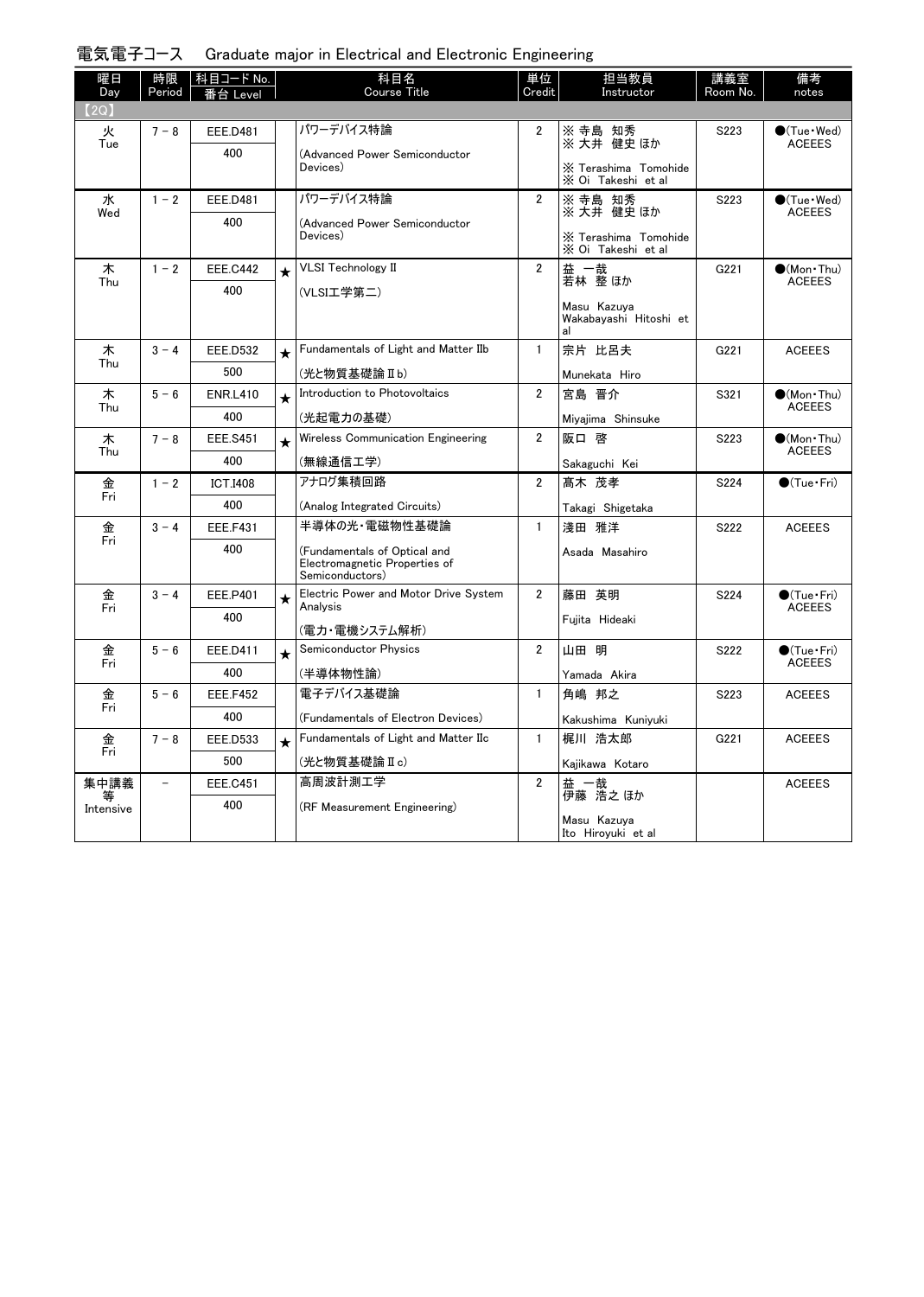# 情報通信コース Graduate major in Information and Communications Engineering

| 曜日<br>Day         | 時限<br>Period             | 科目コード No.       |         | 科目名<br>Course Title                                                 | 単位<br>Credit   | 担当教員<br>Instructor                      | 講義室<br>Room No.  | 備考<br>notes                       |
|-------------------|--------------------------|-----------------|---------|---------------------------------------------------------------------|----------------|-----------------------------------------|------------------|-----------------------------------|
| $(1\sim 2Q)$      |                          | 台 Level         |         |                                                                     |                |                                         |                  |                                   |
| インターン             |                          | ICT.0608-01     | $\star$ | Information and Communications                                      | 4              | 指導教員                                    |                  | $O(1\sim 2Q)$                     |
| シップ<br>Internship |                          | 600             |         | Engineering Course Long-Term Off-<br>Campus Project (Doctor Course) |                | Academic Supervisor                     |                  |                                   |
|                   |                          |                 |         | (情報通信コース長期派遣プロジェクト(博士<br>後期課程))                                     |                |                                         |                  |                                   |
| 講究等               | $\overline{\phantom{0}}$ | <b>ICT.Z491</b> |         | 情報通信工学講究S1                                                          | $\overline{2}$ | 指導教員                                    |                  | $O(1\sim 2Q)$                     |
| Seminar           |                          | 400             |         | (Seminar in Information and                                         |                | Academic Supervisor                     |                  |                                   |
|                   |                          |                 |         | Communications Engineering S1)                                      |                |                                         |                  |                                   |
| 講究等<br>Seminar    | $\overline{\phantom{0}}$ | <b>ICT.Z591</b> |         | 情報通信工学講究S2                                                          | $\overline{2}$ | 指導教員                                    |                  | $O(1\sim 2Q)$                     |
|                   |                          | 500             |         | (Seminar in Information and<br>Communications Engineering S2)       |                | Academic Supervisor                     |                  |                                   |
| 講究等<br>Seminar    | $\overline{\phantom{0}}$ | <b>ICT.Z691</b> |         | 情報通信工学講究S3                                                          | $\overline{2}$ | 指導教員                                    |                  | $O(1\sim 2Q)$                     |
|                   |                          | 600             |         | (Seminar in Information and<br>Communications Engineering S3)       |                | Academic Supervisor                     |                  |                                   |
| 講究等               | $\overline{\phantom{0}}$ | <b>ICT.Z693</b> |         | 情報通信工学講究S4                                                          | $\overline{2}$ | 指導教員                                    |                  | $O(1\sim 2Q)$                     |
| Seminar           |                          | 600             |         | (Seminar in Information and<br>Communications Engineering S4)       |                | Academic Supervisor                     |                  |                                   |
| 講究等               | $\qquad \qquad -$        | <b>ICT.Z695</b> |         | 情報通信工学講究S5                                                          | $\overline{2}$ | 指導教員                                    |                  | $O(1\sim 2Q)$                     |
| Seminar           |                          | 600             |         | (Seminar in Information and                                         |                | Academic Supervisor                     |                  |                                   |
| (1Q)              |                          |                 |         | Communications Engineering S5)                                      |                |                                         |                  |                                   |
| 月                 | $5 - 6$                  | <b>ICT.A402</b> | ★       | Communications and Computer                                         | $\overline{2}$ |                                         | S421             | $\bullet$ (Mon Thu)               |
| Mon               |                          | 400             |         | Engineering I                                                       |                | 植松 友彦<br>尾形 わかはほか                       |                  |                                   |
|                   |                          |                 |         | (情報通信工学統合論I)                                                        |                | Uyematsu Tomohiko<br>Ogata Wakaha et al |                  |                                   |
| 月                 | $7 - 8$                  | <b>ICT.C401</b> |         | 現代暗号理論                                                              | $\overline{2}$ | 尾形 わかは                                  | S513             | $\bullet$ (Mon Thu)               |
| Mon               |                          | 400             |         | (Modern Cryptography)                                               |                | Ogata Wakaha                            |                  |                                   |
| 火                 | $1 - 2$                  | <b>ICT.S403</b> |         | 多次元情報処理                                                             | $\overline{2}$ | ※宮田 高道                                  | S322             | $\bigcirc$ (Tue · Fri)            |
| Tue               |                          | 400             |         | (Multidimensional Information Processing)                           |                | X Miyata Takamichi                      |                  |                                   |
| 火                 | $3 - 4$                  | <b>ICT.H503</b> |         | 音声情報工学                                                              | $\overline{2}$ | 篠﨑<br>篠﨑 隆宏<br>小林 隆夫                    | G224             | $\bigcirc$ (Tue · Fri)            |
| Tue               |                          | 500             |         | (Speech Information Technology)                                     |                |                                         |                  |                                   |
|                   |                          |                 |         |                                                                     |                | Shinozaki Takahiro<br>Kobayashi Takao   |                  |                                   |
| 火                 | $5 - 6$                  | <b>ICT.H504</b> | $\star$ | <b>Medical Image Processing</b>                                     | $\overline{2}$ | 中村 健太郎                                  | G <sub>224</sub> | $\bigcirc$ (Tue · Fri)            |
| Tue               |                          | 500             |         | (医用画像処理)                                                            |                | 田原 麻梨江 ほか                               |                  |                                   |
|                   |                          |                 |         |                                                                     |                | Nakamura Kentaro<br>Tabaru Marie et al  |                  |                                   |
| 火                 | $7 - 8$                  | <b>ICT.H502</b> |         | メディア品質論                                                             | $\mathbf{1}$   | 山口 雅浩                                   | G223             | 4月18日及び25                         |
| Tue               |                          | 500             |         | (Media Quality)                                                     |                | ※ 高田 勝啓 ほか                              |                  | 日は休講とし、<br>その分を 4月21<br>日(金)7・8限~ |
|                   |                          |                 |         |                                                                     |                | Yamaguchi Masahiro<br>et al             |                  | 9・10限の集中と<br>する                   |
| 水                 | $1 - 2$                  | <b>ICT.H404</b> |         | 医用情報処理                                                              | $\mathbf{1}$   | 小尾 高史                                   | G224             |                                   |
| Wed               |                          | 400             |         | (Medical Informatics)                                               |                | Obi Takashi                             |                  |                                   |
| 木                 | $5 - 6$                  | <b>ICT.A402</b> | ★       | Communications and Computer                                         | $\overline{2}$ | 植松 友彦                                   | S421             | $\bigcirc$ (Mon Thu)              |
| Thu               |                          | 400             |         | Engineering I                                                       |                | 尾形 わかは ほか                               |                  |                                   |
|                   |                          |                 |         | (情報通信工学統合論I)                                                        |                | Uyematsu Tomohiko<br>Ogata Wakaha et al |                  |                                   |
| 木<br>Thu          | $7 - 8$                  | <b>ICT.C401</b> |         | 現代暗号理論                                                              | $\overline{2}$ | 尾形 わかは                                  | S513             | $\bullet$ (Mon Thu)               |
|                   |                          | 400             |         | (Modern Cryptography)                                               |                | Ogata Wakaha                            |                  |                                   |
| 木<br>Thu          | $7 - 10$                 | <b>ICT.H505</b> |         | 人間情報処理演習                                                            | $\overline{2}$ | 金子 寛彦                                   | G224             | □                                 |
|                   |                          | 500             |         | (Exercise in Human-Centric Information<br>Processing)               |                | Kaneko Hirohiko                         |                  |                                   |
| 金<br>Fri          | $1 - 2$                  | <b>ICT.S403</b> |         | 多次元情報処理                                                             | $\overline{2}$ | ※ 宮田 高道                                 | S322             | $\bigcirc$ (Tue · Fri)            |
|                   |                          | 400             |         | (Multidimensional Information Processing)                           |                | X Miyata Takamichi                      |                  |                                   |
| 金<br>Fri          | $3 - 4$                  | <b>ICT.H503</b> |         | 音声情報工学                                                              | $\overline{2}$ | 篠﨑 隆宏<br>小林 隆夫                          | G224             | $\bullet$ (Tue · Fri)             |
|                   |                          | 500             |         | (Speech Information Technology)                                     |                | Shinozaki Takahiro<br>Kobayashi Takao   |                  |                                   |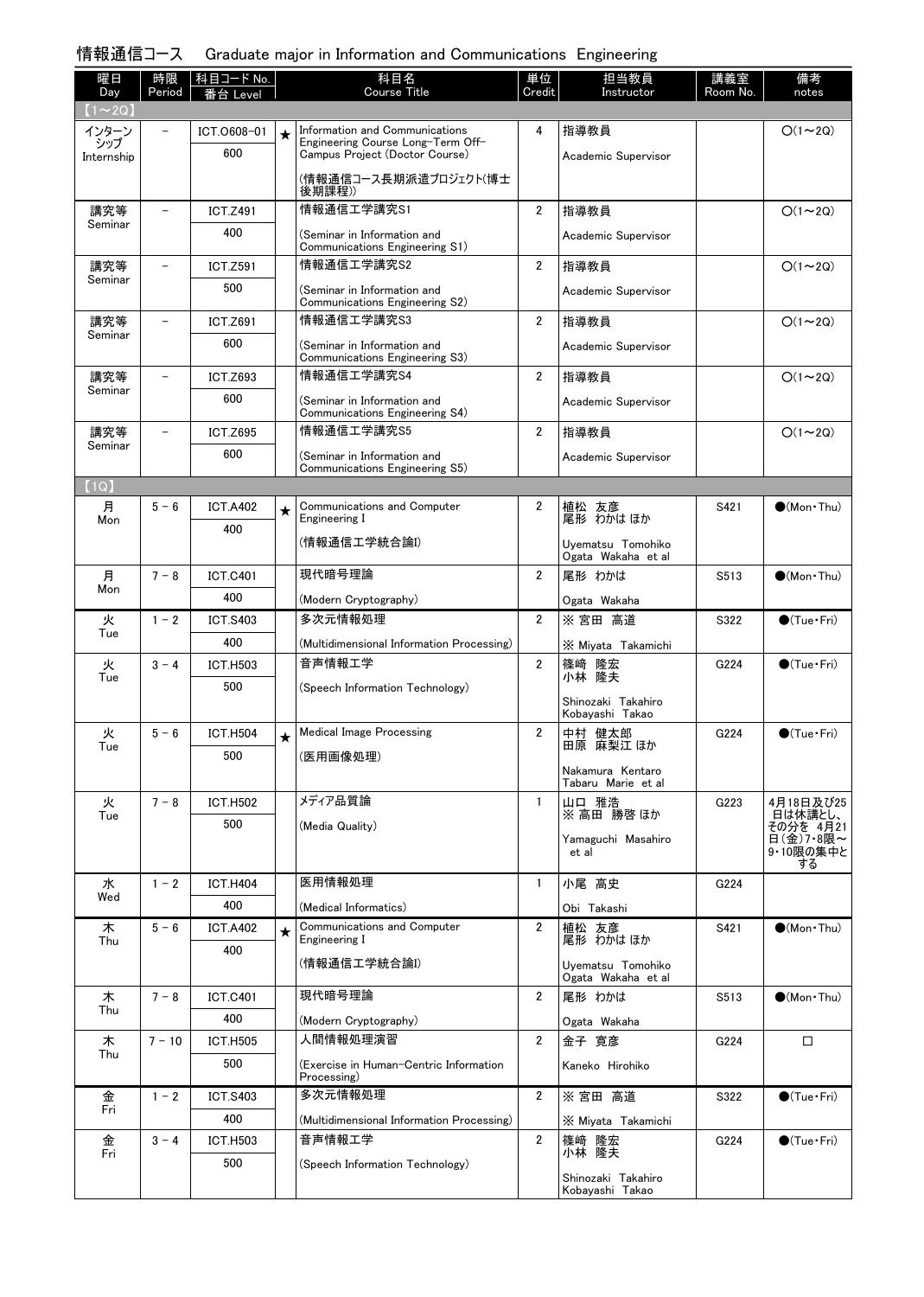## 情報通信コース Graduate major in Information and Communications Engineering

| 曜日                | 時限      | コード No.<br>科目   |            | 科目名                                                                             | 単位             | 担当教員                                    | 講義室              | 備考                     |
|-------------------|---------|-----------------|------------|---------------------------------------------------------------------------------|----------------|-----------------------------------------|------------------|------------------------|
| Day<br>(1Q)       | Period  | evel            |            | <b>Course Title</b>                                                             | Credit         | Instructor                              | Room No.         | notes                  |
| 金                 | $5 - 6$ | <b>ICT.H504</b> | $\star$    | <b>Medical Image Processing</b>                                                 | $\overline{2}$ |                                         | G <sub>224</sub> | $\bullet$ (Tue•Fri)    |
| Fri               |         | 500             |            | (医用画像処理)                                                                        |                | 中村 健太郎<br>田原 麻梨江 ほか                     |                  |                        |
|                   |         |                 |            |                                                                                 |                | Nakamura Kentaro                        |                  |                        |
| 集中講義              |         | ICT.0602-01     |            | 情報通信コース特別実験第一                                                                   | $\overline{2}$ | Tabaru Marie et al<br>指導教員              |                  |                        |
|                   |         | 600             |            |                                                                                 |                |                                         |                  |                        |
| Intensive         |         |                 |            | (Special Experiments of Information and<br>Communications Engineering I)        |                | Academic Supervisor                     |                  |                        |
| 集中講義              |         | ICT.0603-01     |            | 情報通信コース特別実験第二                                                                   | $\overline{2}$ | 指導教員                                    |                  |                        |
| Intensive         |         | 600             |            | (Special Experiments of Information and                                         |                | Academic Supervisor                     |                  |                        |
| 集中講義              |         | ICT.0604-01     |            | Communications Engineering II)<br>情報通信コース特別実験第三                                 | $\overline{2}$ | 指導教員                                    |                  |                        |
| 等                 |         | 600             |            | (Special Experiments of Information and                                         |                |                                         |                  |                        |
| Intensive         |         |                 |            | Communications Engineering III)                                                 |                | Academic Supervisor                     |                  |                        |
| 集中講義<br>等         |         | ICT.0605-01     |            | 情報通信コースプレゼンテーション第一                                                              | $\mathbf{1}$   | 指導教員                                    |                  |                        |
| Intensive         |         | 600             |            | (Presentation Exercises of Information<br>and Communications Engineering Course |                | Academic Supervisor                     |                  |                        |
|                   |         |                 |            | I)                                                                              |                |                                         |                  |                        |
| 集中講義<br>等         |         | ICT.0606-01     |            | 情報通信コースプレゼンテーション第二                                                              | $\mathbf{1}$   | 指導教員                                    |                  |                        |
| Intensive         |         | 600             |            | (Presentation Exercises of Information                                          |                | Academic Supervisor                     |                  |                        |
|                   |         |                 |            | and Communications Engineering Course<br>II)                                    |                |                                         |                  |                        |
| インターン<br>シップ      |         | ICT.0518-01     |            | 情報通信コース派遣プロジェクト(修士課程)                                                           | $\overline{2}$ | 指導教員                                    |                  |                        |
| Internship        |         | 500             |            | (Information and Communications                                                 |                | Academic Supervisor                     |                  |                        |
|                   |         |                 |            | Engineering Course Off-Campus Project<br>(Master Course))                       |                |                                         |                  |                        |
| インターン             |         | ICT.0607-01     |            | 情報通信コース派遣プロジェクト(博士後期<br>課程)                                                     | $\overline{2}$ | 指導教員                                    |                  |                        |
| シップ<br>Internship |         | 600             |            |                                                                                 |                | Academic Supervisor                     |                  |                        |
|                   |         |                 |            | (Information and Communications<br>Engineering Course Off-Campus Project        |                |                                         |                  |                        |
| (2Q)              |         |                 |            | (Doctor Course))                                                                |                |                                         |                  |                        |
| 月                 | $1 - 2$ | <b>ICT.A406</b> | $\star$    | Human-Centric Information Systems I                                             | 2              |                                         | G223             | $\bigcirc$ (Mon Thu)   |
| Mon               |         | 400             |            | (人間情報システム概論I)                                                                   |                | 小池 康晴<br>山口 雅浩ほか                        |                  |                        |
|                   |         |                 |            |                                                                                 |                | Koike Yasuharu                          |                  |                        |
|                   |         |                 |            |                                                                                 |                | Yamaguchi Masahiro et<br>al             |                  |                        |
| 月                 | $3 - 4$ | <b>ICT.H410</b> | ╈          | <b>Computational Linguistics</b>                                                | $\overline{2}$ | 高村 大也                                   | G224             | $\bigcirc$ (Mon Thu)   |
| Mon               |         | 400             |            | (計算言語学)                                                                         |                | Takamura Hiroya                         |                  |                        |
| 月                 | $3 - 4$ | <b>ICT.C506</b> |            | 情報通信ネットワーク特論                                                                    | $\overline{2}$ | 山岡 克式                                   | S322             | $\bullet$ (Mon Thu)    |
| Mon               |         | 500             |            | (Advanced Information and                                                       |                | Yamaoka Katsunori                       |                  |                        |
| 月                 | $5 - 6$ | <b>ICT.H409</b> |            | Communication Network)<br>光情報工学                                                 | $\mathbf{1}$   | 山口 雅浩                                   | G224             |                        |
| Mon               |         | 400             |            | (Optics in Information Processing)                                              |                |                                         |                  |                        |
| 月                 | $7 - 8$ | <b>ICT.H508</b> | $\star$    | Language Engineering                                                            | $\overline{2}$ | Yamaguchi Masahiro<br>奥村 学              | G223             | $\bullet$ (Mon Thu)    |
| Mon               |         | 500             |            | (言語工学)                                                                          |                | Okumura Manabu                          |                  |                        |
| 火                 | $1 - 2$ | <b>ICT.I408</b> |            | アナログ集積回路                                                                        | $\overline{2}$ | 髙木 茂孝                                   | S224             | $\bullet$ (Tue · Fri)  |
| Tue               |         | 400             |            | (Analog Integrated Circuits)                                                    |                | Takagi Shigetaka                        |                  |                        |
| 火                 | $3 - 4$ | <b>ICT.S407</b> | $\star$    | Wireless Signal Processing                                                      | $\overline{2}$ | 府川 和彦                                   | S322             | $\bigcirc$ (Tue · Fri) |
| Tue               |         | 400             |            | (無線信号処理)                                                                        |                | Fukawa Kazuhiko                         |                  |                        |
| 火                 | $3 - 4$ | <b>ICT.H509</b> |            | 脳機能計測                                                                           | $\mathbf{1}$   | 小池 康晴                                   | G224             |                        |
| Tue               |         | 500             |            | (Measurement of Brain Function)                                                 |                | Koike Yasuharu                          |                  |                        |
| 火                 | $5 - 6$ | <b>ICT.H507</b> | $\star$    | Virtual Reality and Interaction                                                 | $\overline{2}$ | 長谷川 晶一                                  | J232             | $\bigcirc$ (Tue•Fri)   |
| Tue               |         | 500             |            | (仮想世界システム)                                                                      |                | Hasegawa Shoichi                        |                  |                        |
| 木                 | $1 - 2$ | <b>ICT.A406</b> | $\star$    | Human-Centric Information Systems I                                             | $\overline{2}$ | 小池 康晴                                   | G223             | $\bullet$ (Mon Thu)    |
| Thu               |         | 400             |            | (人間情報システム概論I)                                                                   |                | 山口 雅浩 ほか                                |                  |                        |
|                   |         |                 |            |                                                                                 |                | Koike Yasuharu<br>Yamaguchi Masahiro et |                  |                        |
|                   |         |                 |            |                                                                                 |                | al                                      |                  |                        |
| 木<br>Thu          | $3 - 4$ | <b>ICT.H410</b> | $\bigstar$ | <b>Computational Linguistics</b>                                                | $\overline{2}$ | 高村 大也                                   | G224             | $\bullet$ (Mon Thu)    |
|                   |         | 400             |            | (計算言語学)                                                                         |                | Takamura Hiroya                         |                  |                        |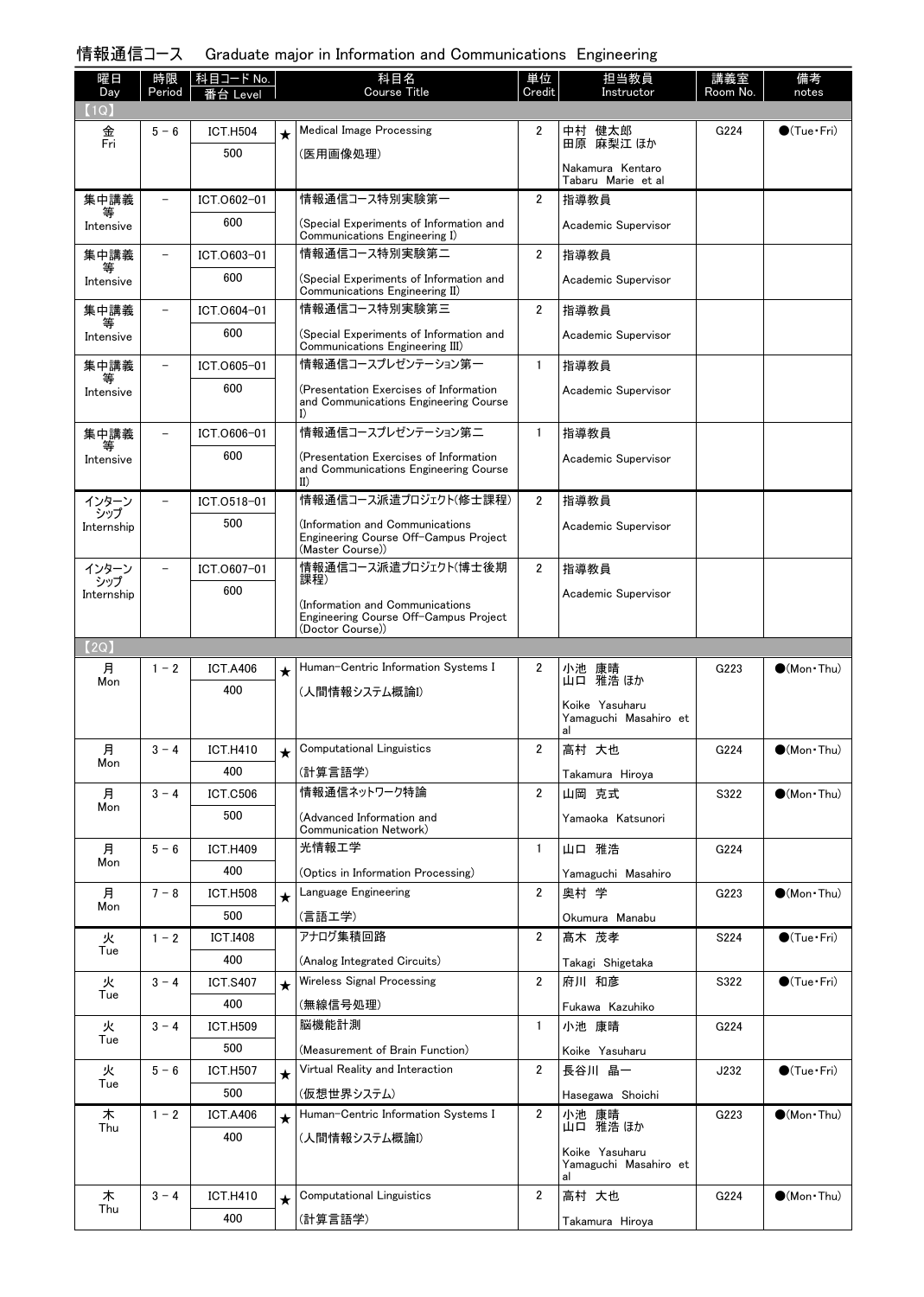| . Graduate major in Information and Communications Engineering | 情報通信コース |  |  |  |  |  |  |
|----------------------------------------------------------------|---------|--|--|--|--|--|--|
|----------------------------------------------------------------|---------|--|--|--|--|--|--|

| 曜日<br>Day         | 時限<br>Period             | │科目コード No.<br>≸台 Level |         | 科目名<br><b>Course Title</b>                                                                     | 単位<br>Credit   | 担当教員<br>Instructor                            | 講義室<br>Room No. | 備考<br>notes                 |
|-------------------|--------------------------|------------------------|---------|------------------------------------------------------------------------------------------------|----------------|-----------------------------------------------|-----------------|-----------------------------|
| (2Q)              |                          |                        |         | 情報通信ネットワーク特論                                                                                   |                |                                               |                 |                             |
| 木<br>Thu          | $3 - 4$                  | <b>ICT.C506</b>        |         |                                                                                                | 2              | 山岡 克式                                         | S322            | $\bullet$ (Mon · Thu)       |
|                   |                          | 500                    |         | (Advanced Information and<br>Communication Network)                                            |                | Yamaoka Katsunori                             |                 |                             |
| 木                 | $5 - 6$                  | <b>ICT.H411</b>        |         | 感覚情報学基礎                                                                                        | $\mathbf{1}$   | 金子 寛彦<br>柏野 牧夫 ほか                             | G321            |                             |
| Thu               |                          | 400                    |         | (Basic Sensation Informatics)                                                                  |                |                                               |                 |                             |
|                   |                          |                        |         |                                                                                                |                | Kaneko Hirohiko<br>Kashino Makio et al        |                 |                             |
| 木                 | $7 - 8$                  | <b>ICT.H508</b>        | $\star$ | Language Engineering                                                                           | $\overline{2}$ | 奥村 学                                          | G223            | $(Mon\cdot Thu)$            |
| Thu               |                          | 500                    |         | (言語工学)                                                                                         |                | Okumura Manabu                                |                 |                             |
| 金                 | $1 - 2$                  | <b>ICT.I408</b>        |         | アナログ集積回路                                                                                       | $\overline{2}$ | 髙木 茂孝                                         | S224            | $\bigcirc$ (Tue · Fri)      |
| Fri               |                          | 400                    |         | (Analog Integrated Circuits)                                                                   |                | Takagi Shigetaka                              |                 |                             |
| 金                 | $1 - 4$                  | ICT.I501               |         | システムLSI設計(システム設計)                                                                              | $\overline{2}$ | ※ 清尾 克彦                                       | S321            | $\Box$                      |
| Fri               |                          | 500                    |         | (Engineering of System LSI Design                                                              |                | ※ 浅野 滋博 ほか                                    |                 |                             |
|                   |                          |                        |         | (System Design))                                                                               |                | X Seo Katsuhiko<br>X Asano Shigehiro et<br>al |                 |                             |
| 金                 | $3 - 4$                  | <b>ICT.S407</b>        | $\star$ | Wireless Signal Processing                                                                     | $\overline{2}$ | 府川 和彦                                         | S322            | $\bigcirc$ (Tue · Fri)      |
| Fri               |                          | 400                    |         | (無線信号処理)                                                                                       |                | Fukawa Kazuhiko                               |                 |                             |
| 金                 | $5 - 6$                  | <b>ICT.H507</b>        | $\star$ | Virtual Reality and Interaction                                                                | $\overline{2}$ | 長谷川 晶一                                        | J232            | $\bullet$ (Tue $\cdot$ Fri) |
| Fri               |                          | 500                    |         | (仮想世界システム)                                                                                     |                | Hasegawa Shoichi                              |                 |                             |
| 集中講義              | $\qquad \qquad -$        | <b>ICT.C601</b>        | $\star$ | <b>Quantum Information Processing</b>                                                          | $\overline{2}$ | 松本 降太郎                                        |                 |                             |
| 等<br>Intensive    |                          | 600                    |         | (量子情報処理)                                                                                       |                | Matsumoto Ryutaroh                            |                 |                             |
| 集中講義              | $\overline{\phantom{a}}$ | ICT.0602-02            |         | 情報通信コース特別実験第一                                                                                  | $\overline{2}$ | 指導教員                                          |                 |                             |
| 等<br>Intensive    |                          | 600                    |         | (Special Experiments of Information and<br>Communications Engineering I)                       |                | Academic Supervisor                           |                 |                             |
| 集中講義              | $\qquad \qquad -$        | ICT.0603-02            |         | 情報通信コース特別実験第二                                                                                  | $\overline{2}$ | 指導教員                                          |                 |                             |
| 等<br>Intensive    |                          | 600                    |         | (Special Experiments of Information and<br>Communications Engineering II)                      |                | Academic Supervisor                           |                 |                             |
| 集中講義              | $\qquad \qquad -$        | ICT.0604-02            |         | 情報通信コース特別実験第三                                                                                  | $\overline{2}$ | 指導教員                                          |                 |                             |
| 等<br>Intensive    |                          | 600                    |         | (Special Experiments of Information and<br>Communications Engineering III)                     |                | Academic Supervisor                           |                 |                             |
| 集中講義              | $\overline{\phantom{0}}$ | ICT.0605-02            |         | 情報通信コースプレゼンテーション第一                                                                             | $\mathbf{1}$   | 指導教員                                          |                 |                             |
| 等<br>Intensive    |                          | 600                    |         | (Presentation Exercises of Information<br>and Communications Engineering Course<br>I)          |                | Academic Supervisor                           |                 |                             |
| 集中講義              | $\qquad \qquad -$        | ICT.0606-02            |         | 情報通信コースプレゼンテーション第二                                                                             | $\mathbf{1}$   | 指導教員                                          |                 |                             |
| Intensive         |                          | 600                    |         | (Presentation Exercises of Information<br>and Communications Engineering Course<br>$_{\rm II}$ |                | Academic Supervisor                           |                 |                             |
| インターン             |                          | ICT.0518-02            |         | 情報通信コース派遣プロジェクト(修士課程)                                                                          | $\overline{2}$ | 指導教員                                          |                 |                             |
| シップ<br>Internship |                          | 500                    |         | (Information and Communications<br>Engineering Course Off-Campus Project<br>(Master Course))   |                | Academic Supervisor                           |                 |                             |
| インターン             |                          | ICT.0607-02            |         | 情報通信コース派遣プロジェクト(博士後期<br>課程)                                                                    | $\overline{2}$ | 指導教員                                          |                 |                             |
| シップ<br>Internship |                          | 600                    |         |                                                                                                |                | Academic Supervisor                           |                 |                             |
|                   |                          |                        |         | (Information and Communications<br>Engineering Course Off-Campus Project<br>(Doctor Course))   |                |                                               |                 |                             |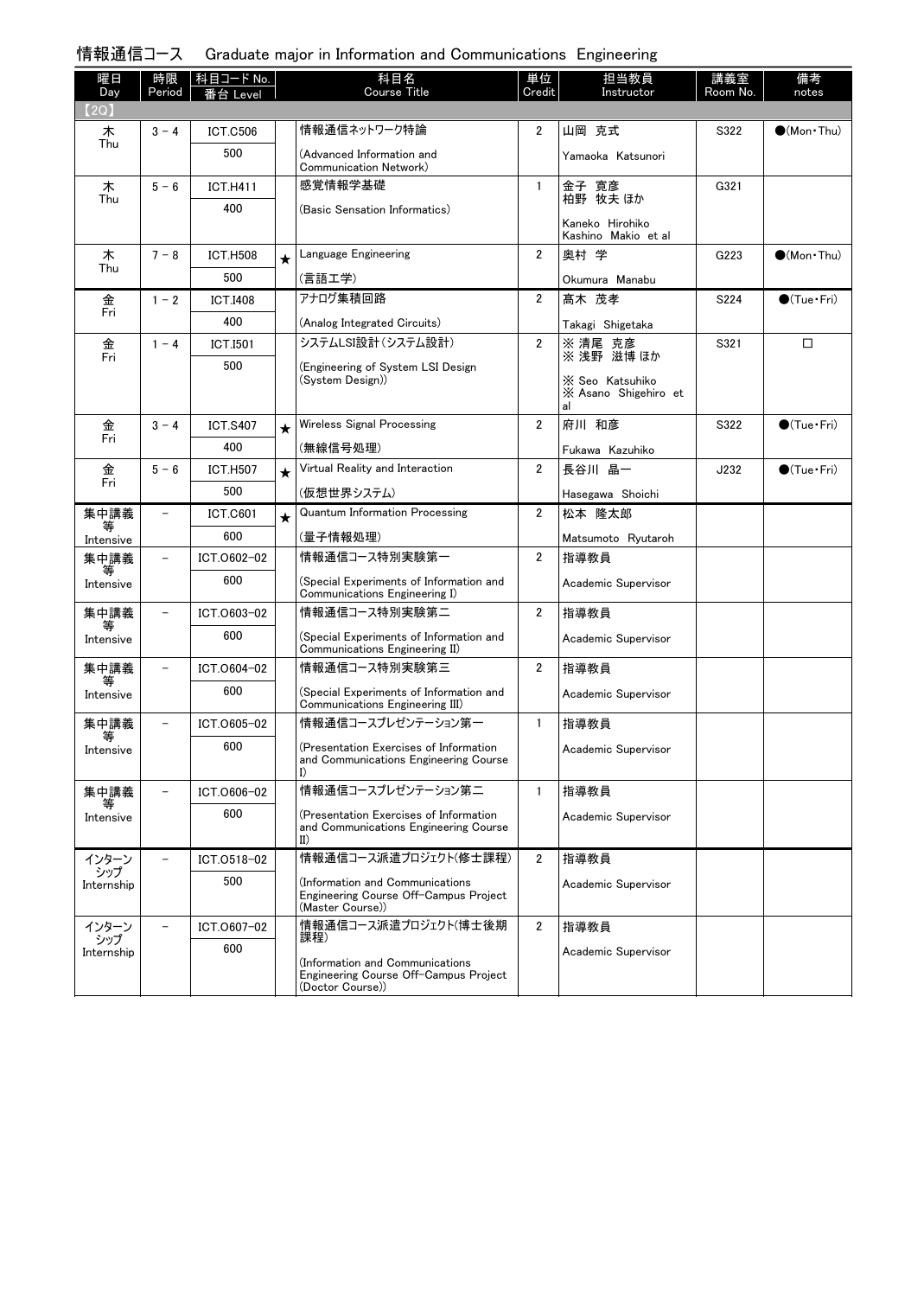## 経営工学コース Graduate major in Industrial Engineering and Economics

| 曜日<br>Day      | 時限<br>Period             | 科目コード No.              |         | 科目名<br><b>Course Title</b>                                                | 単位<br>Credit   | 担当教員<br>Instructor           | 講義室<br>Room No.           | 備考<br>notes                          |
|----------------|--------------------------|------------------------|---------|---------------------------------------------------------------------------|----------------|------------------------------|---------------------------|--------------------------------------|
| $(1\sim 2Q)$   |                          | i台 Level               |         |                                                                           |                |                              |                           |                                      |
| 月              | $5 - 6$                  | <b>IEE.C501</b>        | $\star$ | Design Thinking                                                           | 2              | 梅室 博行                        | 西9号館                      | $O(1\sim 2Q)$                        |
| Mon            |                          | 500                    | C       | (デザイン思考)                                                                  |                | Umemuro Hiroyuki             | 425号室                     | <b>ACEEES</b>                        |
| 水              | $1 - 2$                  | <b>IEE.B530</b>        |         | 地球環境と経済発展のモデリング                                                           | $\overline{2}$ | 金森 有子                        | W932                      | $O(1 - 2Q)$                          |
| Wed            |                          | 500                    |         | (Modeling of Global Environment and<br>Economic Growth)                   |                | Kanamori Yuko                |                           | <b>ACEEES</b>                        |
| 集中講義           | $\overline{\phantom{0}}$ | <b>IEE.E401</b>        |         | 経営工学·経済学輪講S                                                               | $\mathbf{1}$   | 各教員                          | $W9 - 425$ .              | $O(1 \sim 2Q)$<br>4/4コースオリエ          |
| 等<br>Intensive |                          | 400                    |         | (Reading in Industrial Engineering and<br>Economics S)                    |                | Academic Supervisor          | $W9 - 508.$<br>$W9 - 626$ | ンテーションにて<br>指示                       |
| 集中講義<br>等      | $\overline{\phantom{0}}$ | <b>IEE.E501</b>        |         | 経営工学・経済学アカデミックプレゼンテー<br>ションS                                              | $\mathbf{1}$   | 各教員                          |                           | $O(1\sim 2Q)$                        |
| Intensive      |                          | 500                    |         | (Academic Presentation in Industrial<br>Engineering and Economics S)      |                | Academic Supervisor          |                           |                                      |
| 集中講義           |                          | IEE.E503-01            |         | 海外国際プレゼンテーション                                                             | $\mathbf{1}$   | 各教員                          |                           | $O(1\sim 2Q)$                        |
| Intensive      |                          | 500                    |         | (International Workshop Presentation<br>(Abroad))                         |                | Academic Supervisor          |                           |                                      |
| 集中講義           |                          | IEE.E504-01            |         | 国内国際プレゼンテーション                                                             | $\mathbf{1}$   | 各教員                          |                           | $O(1\sim 2Q)$                        |
| Intensive      |                          | 500                    |         | (International Workshop Presentation<br>(Domestic))                       |                | Academic Supervisor          |                           |                                      |
| 集中講義           |                          | IEE.E505-01            |         | 先端企業実習                                                                    | $\mathbf{1}$   | 各教員                          |                           | $O(1\sim 2Q)$                        |
| Intensive      |                          | 500                    |         | (Practical Training at Advanced<br>Companies)                             |                | Academic Supervisor          |                           |                                      |
| 集中講義           |                          | <b>IEE.E601</b>        |         | 経営工学教育実践特論S                                                               | $\overline{2}$ | 各教員                          |                           | $O(1\sim 2Q)$                        |
| Intensive      |                          | 600                    |         | (Advanced Course for Educational<br>Practice in Industrial Engineering S) |                | Academic Supervisor          |                           |                                      |
| 集中講義           |                          | <b>IEE.E604</b>        |         | 経営工学企業実習S                                                                 | $\overline{2}$ | 各教員                          |                           | $O(1\sim 2Q)$                        |
| Intensive      |                          | 600                    |         | (Practical Training at Companies<br>(Industrial Engineering) S)           |                | Academic Supervisor          |                           |                                      |
| 集中講義           |                          | <b>IEE.E606</b>        |         | 経営エ学派遣プロジェクトS                                                             | $\overline{2}$ | 各教員                          |                           | $O(1\sim 2Q)$                        |
| Intensive      |                          | 600                    |         | (Industrial Engineering Off-Campus<br>Project S)                          |                | Academic Supervisor          |                           |                                      |
| 集中講義<br>等      | $\overline{a}$           | <b>IEE.E608</b>        |         | 経営工学プレゼンテーションS                                                            | $\overline{2}$ | 各教員                          |                           | $O(1\sim 2Q)$                        |
| Intensive      |                          | 600                    |         | (Presentation in Industrial Engineering S)                                |                | Academic Supervisor          |                           |                                      |
| 講究等<br>Seminar | $\overline{\phantom{0}}$ | <b>IEE.Z491</b>        |         | 経営工学·経済学講究S1                                                              | $\overline{2}$ | 指導教員                         |                           | $O(1\sim 2Q)$                        |
|                |                          | 400                    |         | (Seminar in Industrial Engineering and<br>Economics S1)                   |                | Academic Supervisor          |                           |                                      |
| 講究等<br>Seminar |                          | <b>IEE.Z591</b>        |         | 経営工学·経済学講究S2                                                              | $\overline{2}$ | 指導教員                         |                           | $O(1\sim 2Q)$                        |
|                |                          | 500                    |         | (Seminar in Industrial Engineering and<br>Economics S2)                   |                | Academic Supervisor          |                           |                                      |
| 講究等<br>Seminar | $\overline{\phantom{0}}$ | <b>IEE.Z691</b>        |         | 経営工学·経済学講究S3                                                              | $\overline{2}$ | 指導教員                         |                           | $O(1\sim 2Q)$                        |
|                |                          | 600                    |         | (Seminar in Industrial Engineering and<br>Economics S3)                   |                | Academic Supervisor          |                           |                                      |
| 講究等<br>Seminar | $\overline{\phantom{0}}$ | IEE.Z693               |         | 経営工学·経済学講究S4                                                              | $\overline{2}$ | 指導教員                         |                           | $O(1\sim 2Q)$                        |
|                |                          | 600                    |         | (Seminar in Industrial Engineering and<br>Economics S4)                   |                | Academic Supervisor          |                           |                                      |
| 講究等<br>Seminar | $\overline{\phantom{0}}$ | <b>IEE.Z695</b>        |         | 経営工学·経済学講究S5                                                              | $\overline{2}$ | 指導教員                         |                           | $O(1\sim 2Q)$                        |
|                |                          | 600                    |         | (Seminar in Industrial Engineering and<br>Economics S5)                   |                | Academic Supervisor          |                           |                                      |
| (1Q)           |                          |                        |         |                                                                           |                |                              |                           |                                      |
| 月<br>Mon       | $3 - 4$                  | <b>IEE.B405</b><br>400 |         | 上級計量経済学                                                                   | 2              | 松下 幸敏                        | W936                      | $\bullet$ (Mon Thu)<br><b>ACEEES</b> |
|                | $5 - 6$                  | <b>IEE.D431</b>        |         | (Advanced Econometrics)<br>流通論                                            | $\overline{2}$ | Matsushita Yukitoshi<br>鍾 淑玲 | W931                      | $\bullet$ (Mon Thu)                  |
| 月<br>Mon       |                          | 400                    |         |                                                                           |                |                              |                           | <b>ACEEES</b>                        |
| 月              | $7 - 8$                  | <b>IEE.D432</b>        |         | (Distribution and Marketing)<br>Financial Statement Analysis and          | $\overline{2}$ | Chung Su-Lin<br>永田 京子        | $W9 - 414$                | $\bullet$ (Mon•Thu)                  |
| Mon            |                          | 400                    | $\star$ | Valuation                                                                 |                | Nagata Kyoko                 |                           | <b>ACEEES</b>                        |
| 火              | $5 - 6$                  | <b>IEE.C431</b>        |         | (会計情報と資本市場)<br>応用統計解析                                                     | 2              | 宮川 雅巳                        | W931                      | $\bullet$ (Tue $\cdot$ Fri)          |
| Tue            |                          | 400                    |         | (Applied Statistical Analysis)                                            |                | Miyakawa Masami              |                           | <b>ACEEES</b>                        |
|                |                          |                        |         |                                                                           |                |                              |                           |                                      |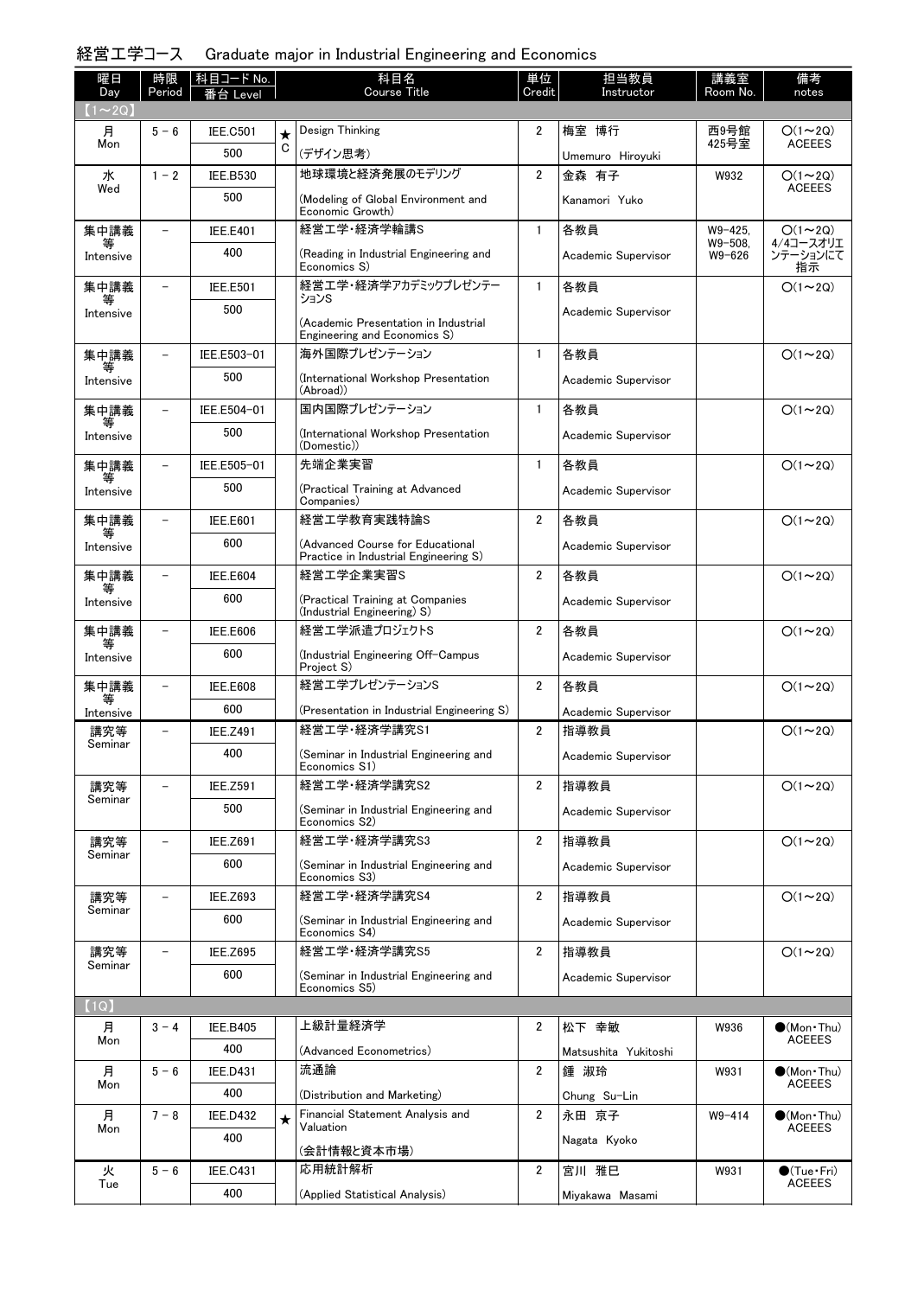# 経営工学コース Graduate major in Industrial Engineering and Economics

| 曜日<br>Day | 時限<br>Period | │科目コード No. │    |                | 科目名<br><b>Course Title</b>                              | 単位<br>Credit   | 担当教員<br>Instructor          | 講義室<br>Room No. | 備考<br>notes                            |
|-----------|--------------|-----------------|----------------|---------------------------------------------------------|----------------|-----------------------------|-----------------|----------------------------------------|
| (1Q)      |              | 番台 Level        |                |                                                         |                |                             |                 |                                        |
| 火         | $5 - 6$      | <b>IEE.C532</b> |                | 技術と知的財産のマネジメント                                          | 2              | 田中 義敏                       | W936            | $\bullet$ (Tue•Fri)                    |
| Tue       |              | 500             |                | (Management of Technology and<br>Intellectual Property) |                | Tanaka Yoshitoshi           |                 | <b>ACEEES</b>                          |
| 火         | $7 - 8$      | <b>IEE.B401</b> |                | 上級ミクロ経済学                                                | $\overline{2}$ | 大和 毅彦                       | W932            | $\bullet$ (Tue•Fri)                    |
| Tue       |              | 400             |                | (Advanced Microeconomics)                               |                | Yamato Takehiko             |                 | <b>ACEEES</b>                          |
| 木         | $3 - 4$      | <b>IEE.B405</b> |                | 上級計量経済学                                                 | $\overline{2}$ | 松下 幸敏                       | W936            | $\bullet$ (Mon Thu)                    |
| Thu       |              | 400             |                | (Advanced Econometrics)                                 |                | Matsushita Yukitoshi        |                 | <b>ACEEES</b>                          |
| 木         | $5 - 6$      | <b>IEE.D431</b> |                | 流通論                                                     | $\overline{2}$ | 鍾 淑玲                        | W931            | $\bullet$ (Mon Thu)                    |
| Thu       |              | 400             |                | (Distribution and Marketing)                            |                | Chung Su-Lin                |                 | <b>ACEEES</b>                          |
| 木         | $7 - 8$      | <b>IEE.D432</b> | $\star$        | Financial Statement Analysis and                        | $\overline{2}$ | 永田 京子                       | $W9 - 414$      | $\bullet$ (Mon Thu)                    |
| Thu       |              | 400             |                | Valuation<br>(会計情報と資本市場)                                |                | Nagata Kyoko                |                 | <b>ACEEES</b>                          |
| 金         | $5 - 6$      | <b>IEE.C431</b> |                | 応用統計解析                                                  | $\overline{2}$ | 宮川 雅巳                       | W931            | $\bigcirc$ (Tue · Fri)                 |
| Fri       |              | 400             |                | (Applied Statistical Analysis)                          |                | Mivakawa Masami             |                 | <b>ACEEES</b>                          |
| 金         | $5 - 6$      | <b>IEE.C532</b> |                | 技術と知的財産のマネジメント                                          | $\overline{2}$ | 田中 義敏                       | W936            | $\bullet$ (Tue•Fri)                    |
| Fri       |              | 500             |                | (Management of Technology and                           |                | Tanaka Yoshitoshi           |                 | <b>ACEEES</b>                          |
|           |              |                 |                | Intellectual Property)                                  |                |                             |                 |                                        |
| 金<br>Fri  | $7 - 8$      | <b>IEE.B401</b> |                | 上級ミクロ経済学                                                | $\overline{2}$ | 大和 毅彦                       | W932            | $\bullet$ (Tue•Fri)<br><b>ACEEES</b>   |
|           |              | 400             |                | (Advanced Microeconomics)                               |                | Yamato Takehiko             |                 |                                        |
| 【2Q)      |              |                 |                |                                                         |                |                             |                 |                                        |
| 月<br>Mon  | $3 - 4$      | <b>IEE.C432</b> | $\star$        | <b>Applied Cognitive Ergonomics</b>                     | $\overline{2}$ | 伊藤 謙治<br>青木 洋貴              | $W9 - 414$      | $\bullet$ (Mon · Thu)<br><b>ACEEES</b> |
|           |              | 400             |                | (応用認知人間工学)                                              |                | Itoh Kenji                  |                 |                                        |
|           |              |                 |                |                                                         |                | Aoki Hirotaka               |                 |                                        |
| 月<br>Mon  | $5 - 6$      | <b>IEE.B406</b> | $\overline{C}$ | 歴史と経済                                                   | $\overline{2}$ | 山室 恭子                       | W932            | $\bullet$ (Mon•Thu)<br><b>ACEEES</b>   |
|           |              | 400             |                | (Historians and Economists)                             |                | Yamamuro Kyoko              |                 |                                        |
| 月<br>Mon  | $7 - 8$      | <b>IEE.B403</b> |                | 上級非協力ゲーム理論                                              | $\overline{2}$ | 河崎 亮                        | W935            | $\bullet$ (Mon Thu)<br><b>ACEEES</b>   |
|           |              | 400             |                | (Advanced Noncooperative Game Theory)                   |                | Kawasaki Ryo                |                 |                                        |
| 月<br>Mon  | $9 - 10$     | <b>IEE.A433</b> |                | 年金数理                                                    | $\overline{2}$ | ※ 坪野 剛司<br>※ 杉田 健ほか         | W935            | $\bullet$ (Mon•Thu)                    |
|           |              | 400             |                | (Pension Mathematics)                                   |                | X Tsubono Tsuyoshi          |                 |                                        |
|           |              |                 |                |                                                         |                | X Sugita Ken et al          |                 |                                        |
| 火<br>Tue  | $5 - 6$      | <b>IEE.C430</b> |                | オペレーションズマネジメント                                          | 2              | 鈴木 定省                       | W936            | $\bullet$ (Tue · Fri)<br><b>ACEEES</b> |
|           |              | 400             |                | (Operations Management)                                 |                | Suzuki Sadami               |                 |                                        |
| 火<br>Tue  | $7 - 8$      | <b>IEE.B402</b> |                | 上級マクロ経済学                                                | $\overline{2}$ | 大土井 涼二                      | W934            | $\bullet$ (Tue•Fri)<br><b>ACEEES</b>   |
|           |              | 400             |                | (Advanced Macroeconomics)                               |                | Ohdoi Ryoji                 |                 |                                        |
| 火<br>Tue  | $7 - 8$      | <b>IEE.C530</b> | $\star$        | Design Business                                         | $\overline{2}$ | 梅室 博行                       | 西9号館<br>425号室   | $\bullet$ (Tue•Fri)<br><b>ACEEES</b>   |
|           |              | 500             | C              | (デザインビジネス)                                              |                | Umemuro Hiroyuki            |                 |                                        |
| 木<br>Thu  | $3 - 4$      | <b>IEE.C432</b> | $\star$        | <b>Applied Cognitive Ergonomics</b>                     | $\overline{2}$ | 伊藤 謙治<br>青木 洋貴              | $W9 - 414$      | $\bullet$ (Mon Thu)<br><b>ACEEES</b>   |
|           |              | 400             |                | (応用認知人間工学)                                              |                |                             |                 |                                        |
|           |              |                 |                |                                                         |                | Itoh Kenji<br>Aoki Hirotaka |                 |                                        |
| 木<br>Thu  | $5 - 6$      | <b>IEE.B406</b> | C              | 歴史と経済                                                   | $\overline{2}$ | 山室 恭子                       | W932            | $\bullet$ (Mon Thu)<br><b>ACEEES</b>   |
|           |              | 400             |                | (Historians and Economists)                             |                | Yamamuro Kyoko              |                 |                                        |
| 木<br>Thu  | $5 - 8$      | <b>IEE.C531</b> | $\star$        | <b>Enterprise Engineering</b>                           | $\overline{2}$ | 飯島 淳一                       | W934            | □<br>ACEEES                            |
|           |              | 500             |                | (エンタープライズ・エンジニアリング)                                     |                | Iijima Junichi              |                 |                                        |
| 木<br>Thu  | $7 - 8$      | <b>IEE.B403</b> |                | 上級非協力ゲーム理論                                              | $\overline{2}$ | 河崎 亮                        | W935            | $(Mon\cdot Thu)$<br><b>ACEEES</b>      |
|           |              | 400             |                | (Advanced Noncooperative Game Theory)                   |                | Kawasaki Ryo                |                 |                                        |
| 木<br>Thu  | $9 - 10$     | <b>IEE.A433</b> |                | 年金数理                                                    | $\overline{2}$ | ※ 坪野 剛司<br>※杉田健ほか           | W935            | $\bullet$ (Mon Thu)                    |
|           |              | 400             |                | (Pension Mathematics)                                   |                | X Tsubono Tsuyoshi          |                 |                                        |
|           |              |                 |                |                                                         |                | X Sugita Ken et al          |                 |                                        |
| 金<br>Fri  | $5 - 6$      | <b>IEE.C430</b> |                | オペレーションズマネジメント                                          | 2              | 鈴木 定省                       | W936            | $\bullet$ (Tue · Fri)<br><b>ACEEES</b> |
|           |              | 400             |                | (Operations Management)                                 |                | Suzuki Sadami               |                 |                                        |
| 金<br>Fri  | $7 - 8$      | <b>IEE.B402</b> |                | 上級マクロ経済学                                                | $\overline{2}$ | 大土井 涼二                      | W934            | $\bullet$ (Tue · Fri)<br><b>ACEEES</b> |
|           |              | 400             |                | (Advanced Macroeconomics)                               |                | Ohdoi Ryoji                 |                 |                                        |